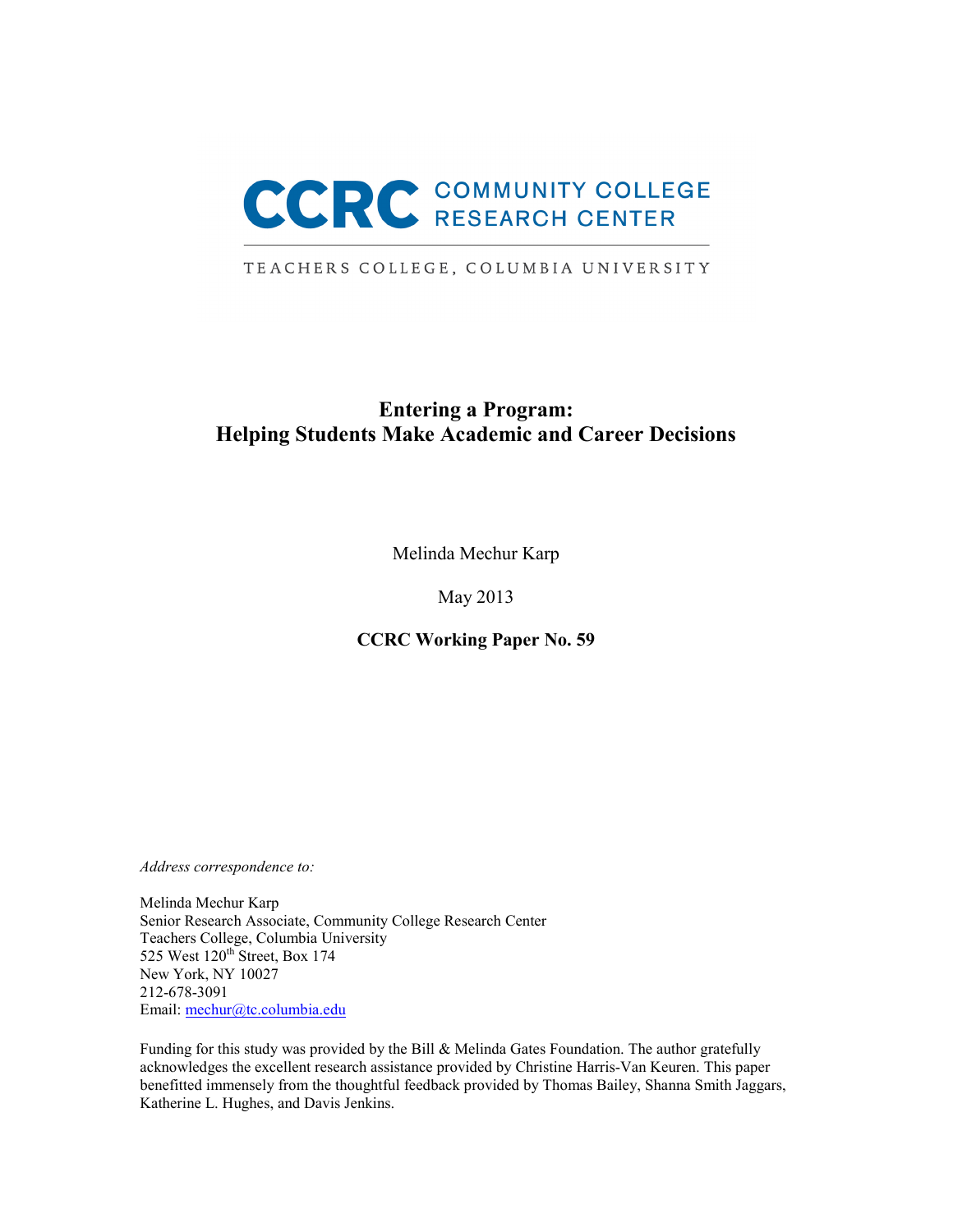#### **Abstract**

In this literature review, the author examines the evidence on student decision making in the community college, focusing on the activities most relevant to students' entry into programs of study—academic and career planning. Although there is a large body of theoretical discussion and empirical evidence on potentially effective approaches to guidance and counseling, a review of current advising and counseling practices reveals barriers to effective implementation of these approaches on community college campuses. As currently structured, community college advising is limited in its ability to assist students in identifying career goals and academic pathways that will help them achieve those goals. The literature reviewed in this paper points to four broad principles to guide restructuring efforts: (1) that program pathways should balance structure with exploration; (2) that career counseling should drive an integrated approach to advising; (3) that colleges should provide services to students based on their level of need; and (4) that colleges should strategically deploy resources to allow for developmental advising.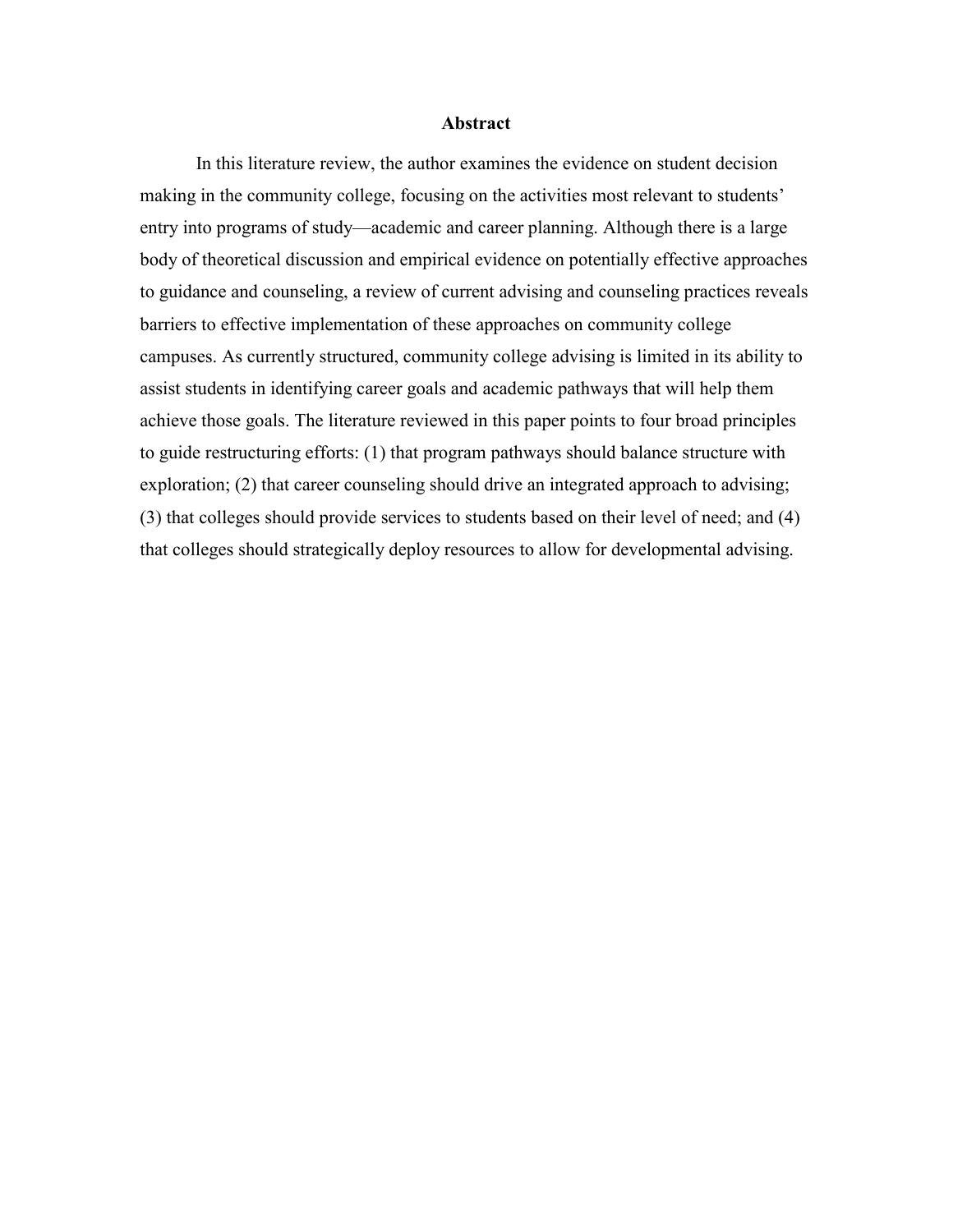## **Table of Contents**

| 3. Models of Community College Guidance, Counseling, and Advising              |  |
|--------------------------------------------------------------------------------|--|
|                                                                                |  |
|                                                                                |  |
|                                                                                |  |
|                                                                                |  |
|                                                                                |  |
|                                                                                |  |
|                                                                                |  |
|                                                                                |  |
|                                                                                |  |
|                                                                                |  |
| 6. Restructuring Guidance and Advising for the Structured Community College 21 |  |
|                                                                                |  |
|                                                                                |  |
|                                                                                |  |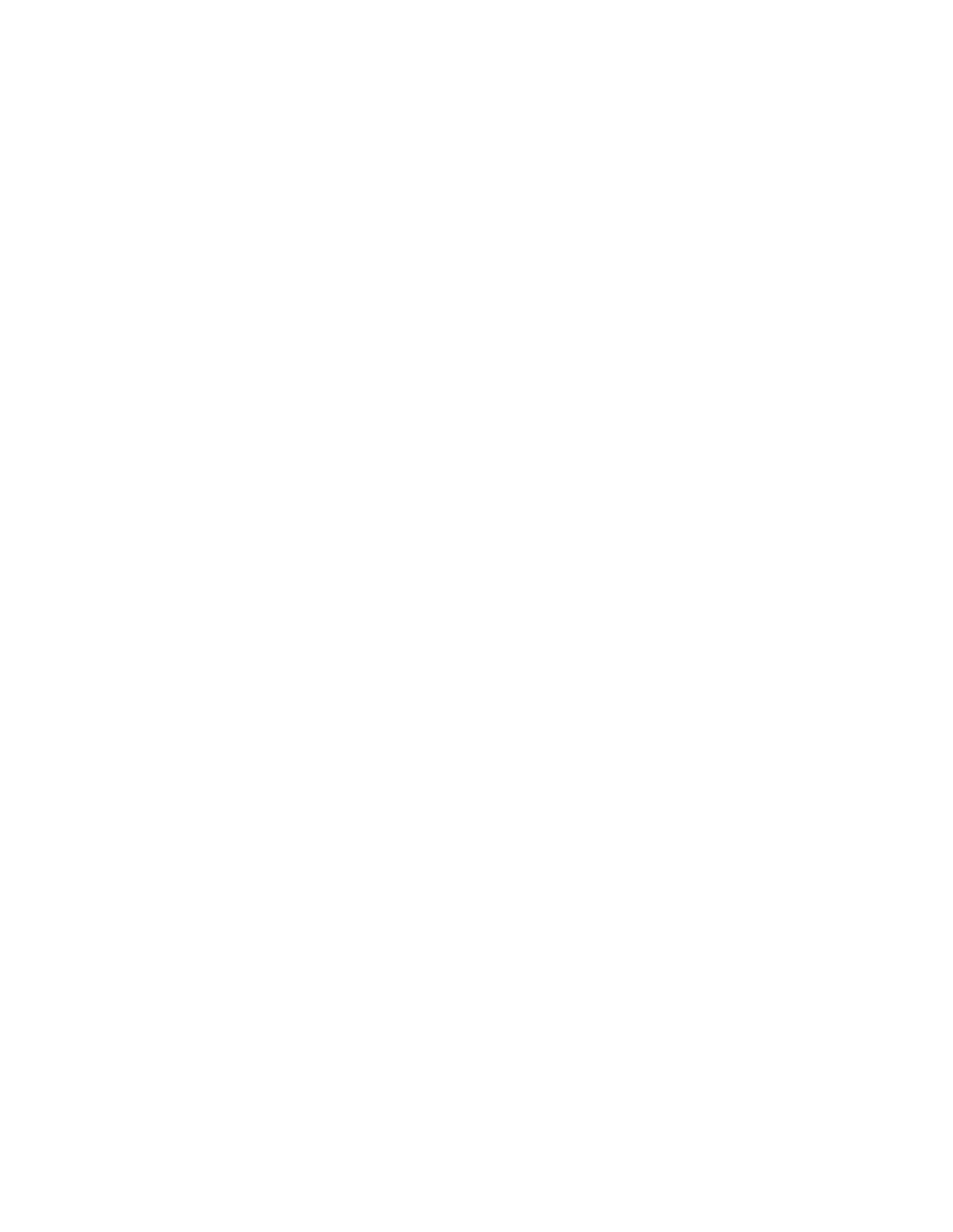#### **1. Introduction**

<span id="page-4-0"></span>As the economic necessity of a postsecondary credential has increased, government leaders, foundations, and educators have redoubled their efforts to ensure that students not only have access to college but also can succeed once there (Bill & Melinda Gates Foundation, n.d.; California Community Colleges Student Success Task Force, 2012; Lumina Foundation for Education, 2009, 2013; McPhail, 2011; Obama, 2009). Community colleges have been a particular focus in the national completion agenda, as it has become increasingly clear that certificates and associate degrees, not only bachelor's degrees, are important postsecondary credentials. Within the community college sector, there is much work to be done to increase completion rates; only about 30 percent of first-time, full-time students at two-year colleges earn a certificate or associate degree within three years (Aud et al., 2012), and completion rates are even lower for nontraditional, minority, and economically disadvantaged students (Choy, 2002; Provasnik & Planty, 2008; Aud et al., 2012).

To improve completion rates and help more of the nation's 7.2 million community college students attain their educational goals, an array of reforms are being planned or implemented across the country. Many of these reforms build on evidence that giving students a clear path to follow improves their likelihood of degree completion (Scott-Clayton, 2011; Jenkins & Cho, 2012) and are designed to help students enter and progress through a discrete program of study. Such reforms are predicated on the assumption that students can identify appropriate programs of study and connect those programs to their longer term academic and career goals. However, a large number of students enter community college with unclear goals or little sense of how to link academic and career plans. Thus, in order to effectively expand the use of guided curricular pathways, colleges will need to renew their focus on guidance and advising activities that help students identify and enter programs of study appropriate for their goals and interests.

This paper examines the research on student decision making in the community college, with special attention paid to the activities most relevant to entry into programs of study—academic and career planning. Following a review of major theories of academic and career advising, I identify the barriers to implementation of these theories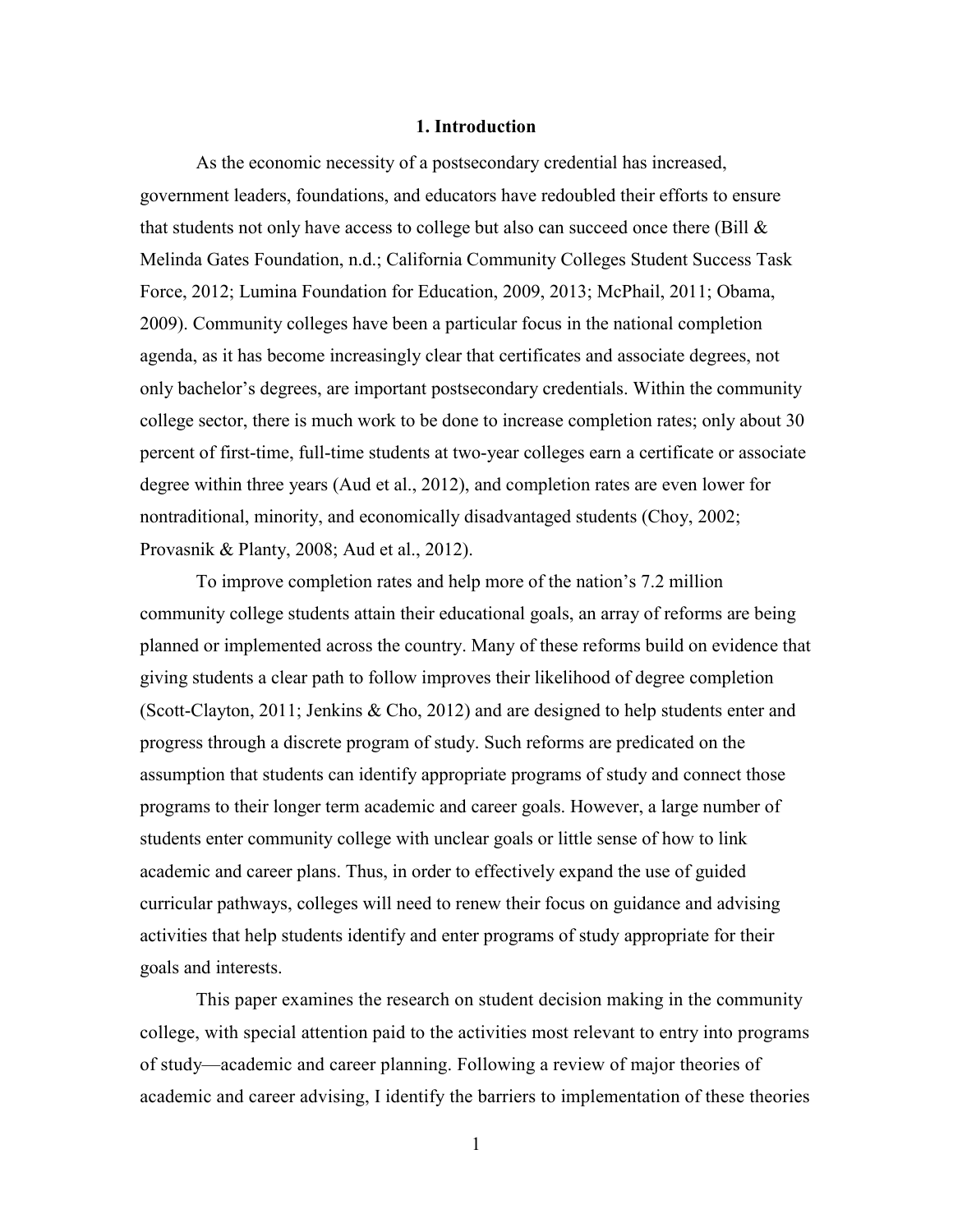on community college campuses. I then examine current practices and argue that community college advising is currently limited in its ability to assist students in identifying career goals and academic pathways that will help them achieve those goals. The paper concludes with suggestions for restructuring community college guidance and counseling.

#### **2. Structuring Student Success Via Programs of Study**

<span id="page-5-0"></span>There is a growing body of evidence that the traditional conception of college, in which students are given myriad curriculum and course options, may inadvertently contribute to low completion rates. College completion is a complex process, with multiple junctures where students may make incorrect choices, get off track, and fail to finish a program or degree. Offering students multiple course and degree options, major choices, and course delivery methods—though intellectually appealing—may overwhelm students, create barriers to their success, and contribute to their ultimate failure (Jenkins & Cho, 2012; Scott-Clayton, 2011; Zeidenberg, 2012). Importantly, it is the most disadvantaged students who are most likely to struggle navigating various options (Jaggars, Jacobs, Little, & Frega, 2012; Karp, O'Gara, & Hughes, 2008; Rosenbaum, Deil-Amen, & Person, 2006).

A number of researchers have proposed a "structure hypothesis" (Scott-Clayton, 2011)—that students are more likely to persist if programs are organized with clear paths to completion and little room for deviation. Rosenbaum, Deil-Amen, and Person (2006) argued that simplifying the "choice architecture" or "structure" of the two-year college may improve student outcomes. Examining private two-year occupational colleges and public community colleges, they found that the private institutions tended to severely limit student choice. Private colleges moved students into discrete programs of study early, offered structured programs of study and clearly defined sets of courses that students must take each term, and provided students with structured and mandatory advising. In a follow-up study using propensity score matching, Stephan, Rosenbaum, and Person (2009) found that students attending private two-year colleges were more likely to graduate than those attending community colleges, providing suggestive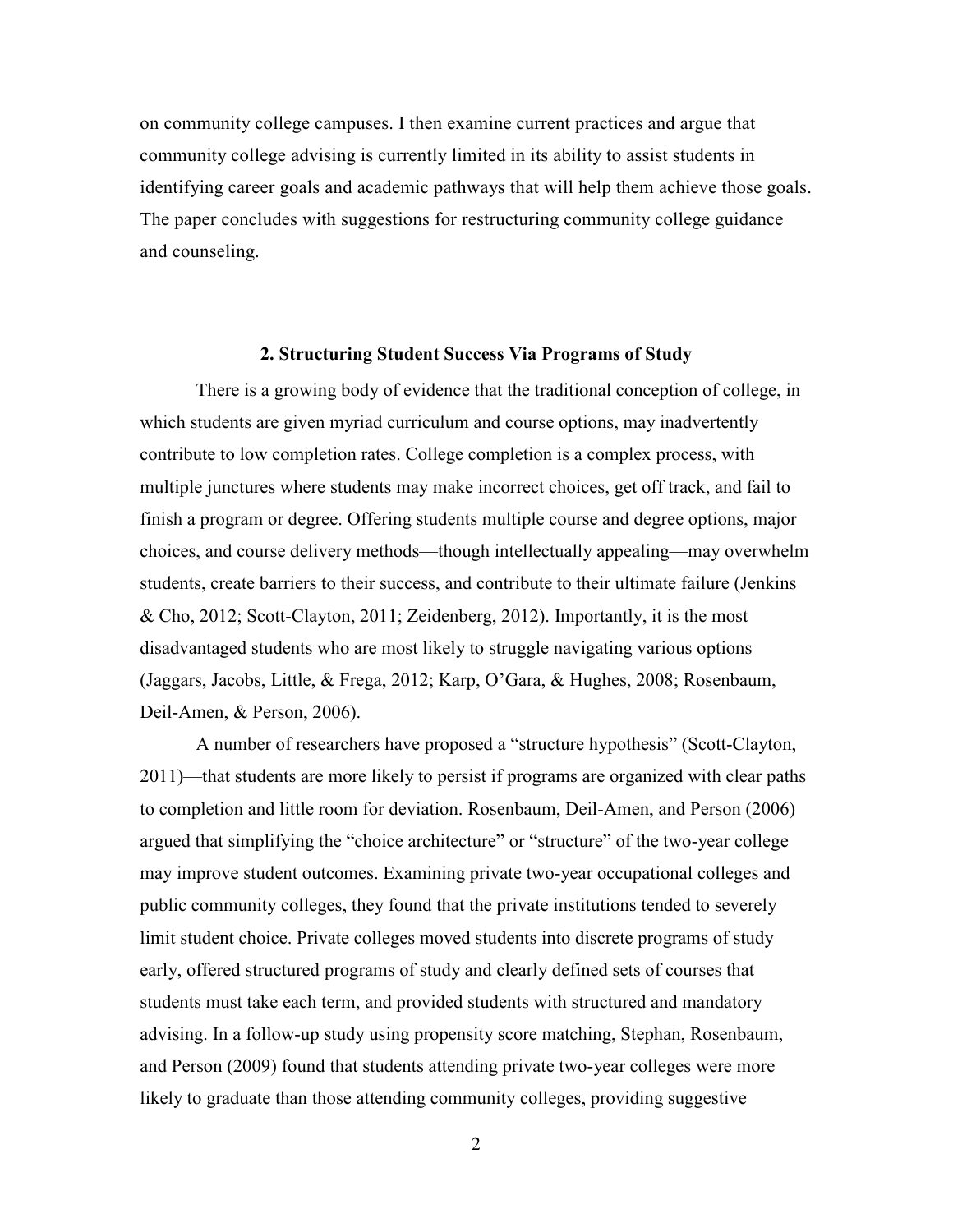evidence in favor of the structure hypothesis.<sup>[1](#page-6-0)</sup> Other evidence also supports the structure hypothesis: Students and faculty have reported benefits from having clear sources of information and a well-described path to graduation (Jaggars et al., 2011; Nitecki, 2011).

Multiple factors can contribute to the level of structure in a program, and even within colleges, individual programs may vary in their level of structure. Van Noy, Weiss, Jenkins, Barnett, and Wachen (2012), for example, described program structure in terms of four dimensions: alignment (how well the program is linked to employment and future education); prescription (the level of specification and flexibility in course selection); information quality (the availability and clarity of information); and active advising and student support. They found that the occupational programs included in their study were moderately to highly structured but that academic programs tended to be less structured. Zeidenberg and Scott (2011) found that students in academic programs tended to take a wide variety of courses rather than clusters of courses in an identifiable content area.

An array of newly established and emerging community college reform efforts build upon the notion of structure as a useful mechanism for promoting credential completion. "Structure reforms" are widespread, though many appear to focus on alignment and prescription rather than all four elements of Van Noy et al.'s (2012) model. California recently approved and began implementing recommendations from the California Community Colleges Student Success Task Force (2012), moving to require that students who do not demonstrate college readiness participate in support services, to require that students declare a program of study soon after enrollment, and to give priority in course registration to those making adequate progress toward degree completion. The City University of New York's (CUNY) New Community College, which opened in the fall of 2012, is designed around the structure hypothesis, with limited majors from which students may choose, required full-time attendance, mandatory guidance and academic support, and a single set of first-year courses (City University of New York, 2008).

<span id="page-6-0"></span><sup>&</sup>lt;sup>1</sup> Stephan et al. compared occupational students at private colleges with all students at community colleges, however, so it is possible that the positive results stemmed from preexisting differences between the two groups rather than differences in program structure.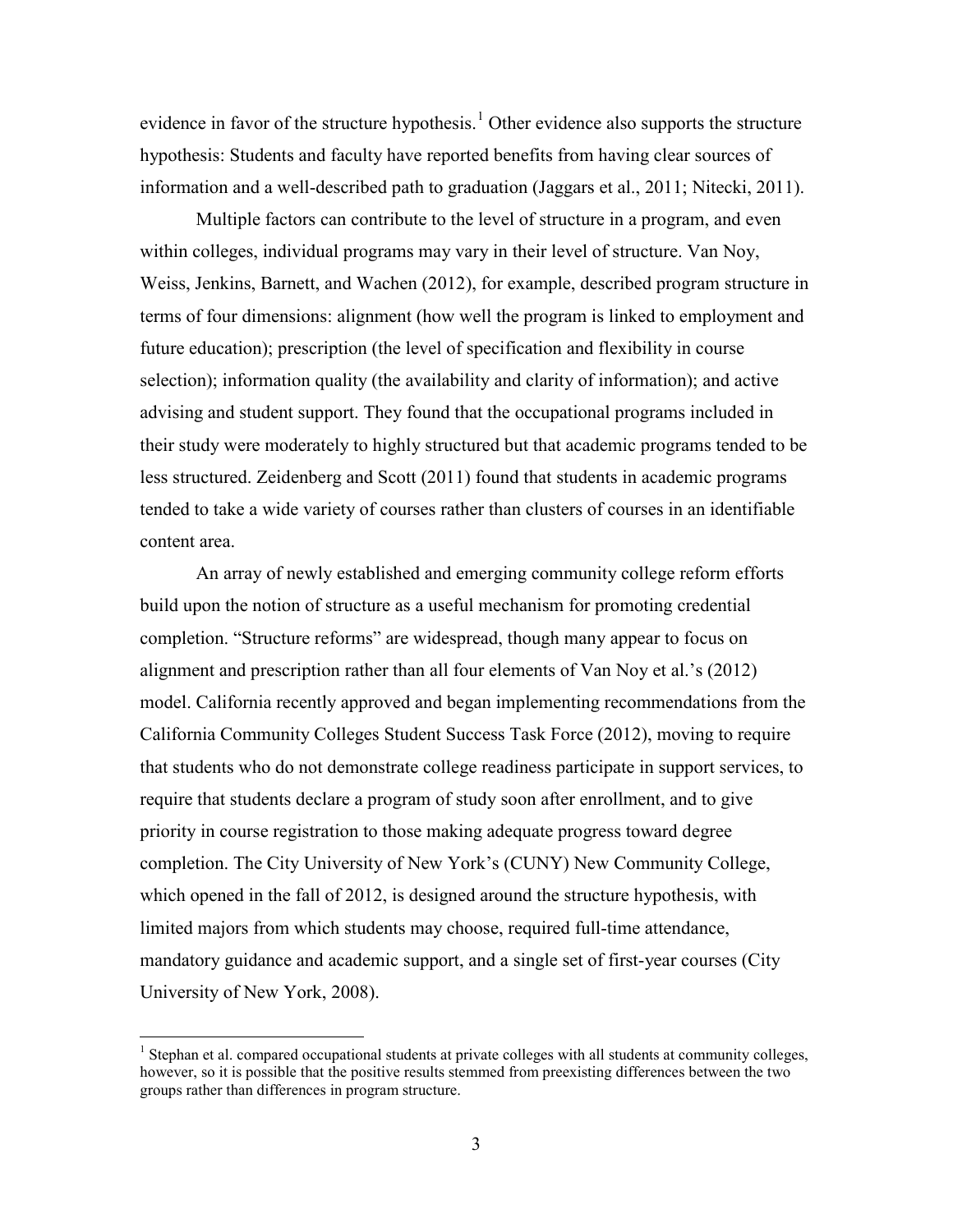The Bill & Melinda Gates Foundation is funding the Completion by Design initiative in order to help students maximize their momentum toward a degree. Participating institutions work to identify the educational junctures at which students often lose momentum and drop out and to devise strategies for overcoming the barriers students face at these critical points in their college experience. One strategy used by Completion by Design colleges is devising more structured pathways to degrees in order to minimize the number of points where students lose momentum, thereby guiding students toward degree completion.

Reforms seeking to create structured math pathways tailored to students' career goals, such as the Statway and Quantway initiatives funded by the Carnegie Foundation for the Advancement of Teaching, are based on the notion that many students would benefit more from learning statistics or quantitative reasoning than from learning algebra or calculus. According to this view, math course taking should be customized for students' career goals, such that those who desire to enter math-intensive fields take additional math courses, and those entering programs without the need for calculus-based math learn arithmetic and algebra in the context of statistics. A number of states, including Virginia and North Carolina, are redesigning their developmental math pathways based on a similar premise and tailoring students' developmental course requirements to their program plans.

Although these reforms are too new to have been rigorously evaluated, evidence suggests that reforms based on structuring the student experience hold promise. However, such reforms are predicated not only on institutions' identification and clear communication of the pathways that exist on their campuses but also on students' ability to select career goals and relevant pathways early in their community college career. The need to select a pathway early—in order to link it to developmental education course taking as well as general education courses—gives students little time to explore broad options. Students at CUNY's New Community College must select a major after their first year of college; students in California are encouraged to do so upon admission. The Statway model of varied developmental intervention assumes that incoming students know whether they intend to pursue a math-intensive program.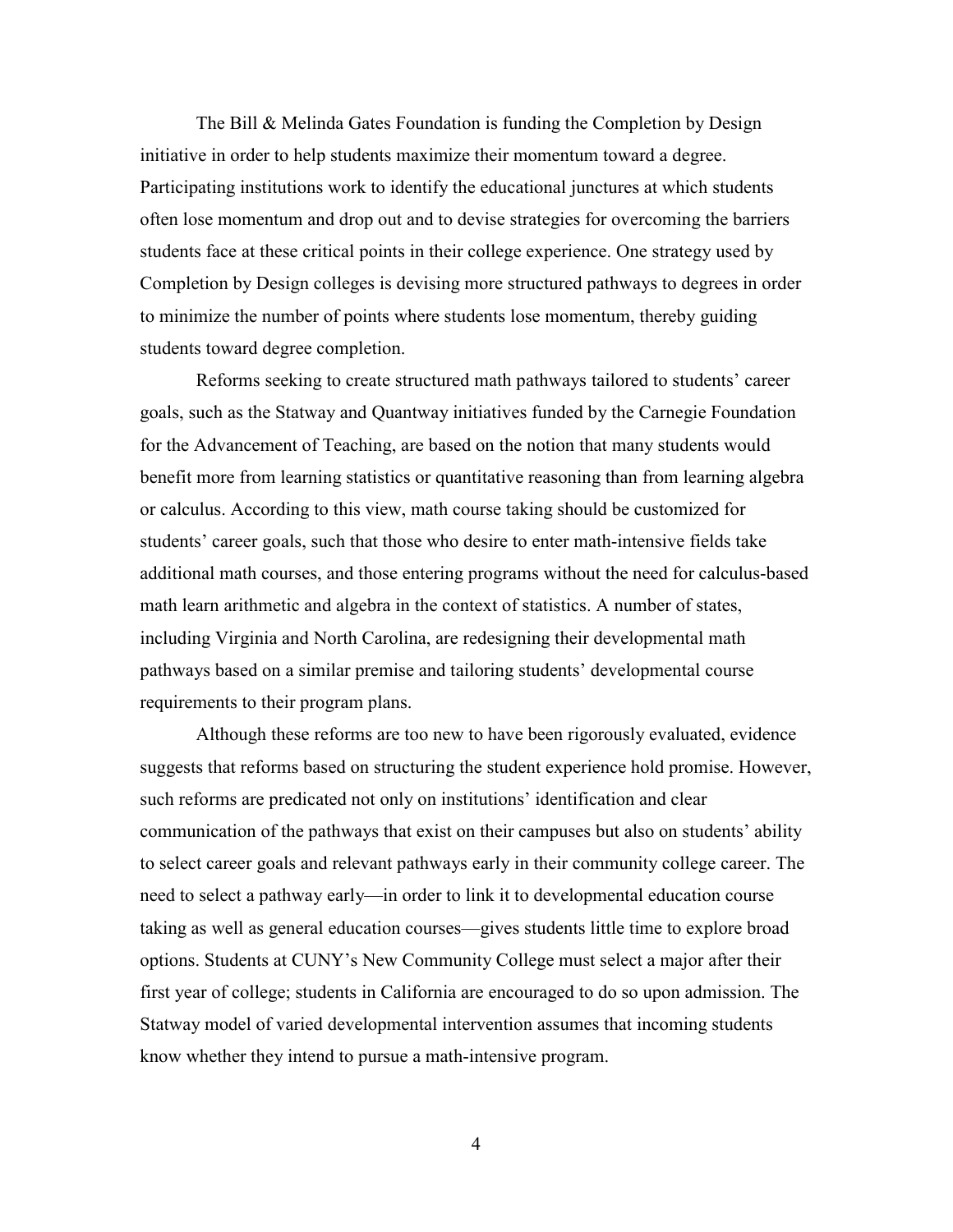Therefore, although increasing program structure is likely to reduce confusion and mistakes students make in course selection, it increases the importance of the choices students make *prior to program enrollment.* Choosing a program becomes a higher stakes decision if opportunities for changing one's mind or changing course later are fewer. And the vast majority of entering community college students do not know what type of program they want to—or should—pursue (Grubb, 2006). For example, analyses of data from colleges involved in Completion by Design found that approximately 45 percent of students had no declared major during their first semester of enrollment (M. Zeidenberg, personal communication, February 2013). In designing structure reforms for maximum impact, the question of how students identify and select a program of study is of critical importance.

#### **3. Models of Community College Guidance, Counseling, and Advising**

<span id="page-8-0"></span>Since their inception, community colleges have helped students identify career goals and majors via guidance and counseling $<sup>2</sup>$  $<sup>2</sup>$  $<sup>2</sup>$ —an integral, if sometimes</sup> underappreciated, enterprise (Clark, 1960; Cohen & Brawer, 2008; Grubb, 2006). There is a robust body of literature addressing the professional orientations and theoretical underpinnings of "good" academic and career counseling (see, e.g., Gordon, 2006; Hartung & Blustein, 2002; Holland, 1997; Krumboltz, 1996). Though most theorists have addressed academic- and career-related decision making separately, the two bodies of literature converge in the notion that, under ideal circumstances, counseling should help students engage in exploration and decision making that leads to pathways and program selection over a prolonged period of time. Both literatures also emphasize that the purpose of advising is not merely to impart information to students but rather to facilitate a process by which students are aided in learning about themselves, their goals, and how to attain them.

<span id="page-8-1"></span> $2$  Although they sometimes take on slightly different meanings in different contexts, I use the terms *guidance*, *counseling*, and *advising* interchangeably in this paper to refer to activities in which students work with professionals to identify academic and career goals and to develop plans to meet those goals.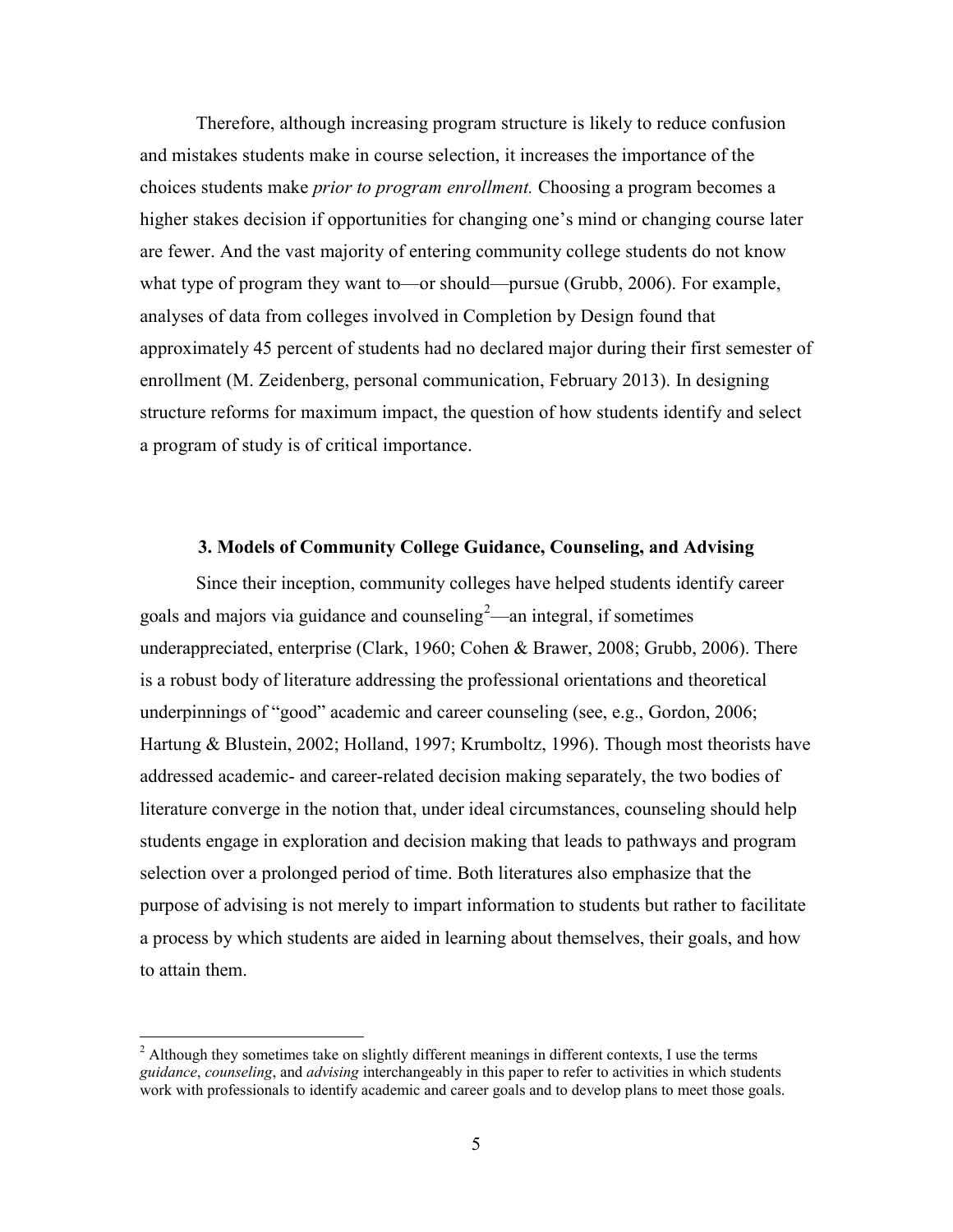The theoretical literature outlines an ideal framework for helping students identify, enter, and proceed through a program of study. Understanding the ideal process is important for two reasons. First, it serves as a contrast to the reality of providing advising and counseling on community college campuses (discussed in the next section of this paper). Second, it provides a starting point for designing new guidance and advising structures that better meet the needs of students.

In looking at the theoretical literature on academic and career advising, a clear theme emerges: Careful exploration of life *and* vocational goals should precede and lead to program, course, and scheduling decisions (Lent, 2005; O'Banion, 1972; Super, 1990). Theorists refer to this as a "developmental" approach to guidance and counseling because it is a process that occurs as an individual "develops" over time (National Academic Advising Association, 2005; 2006). Notably, the developmental approach requires sustained interaction and multiple meetings between counselor and student. In nearly all of the theories reviewed for this paper, the advisor is viewed as a partner in a multiphase process that includes guided exploration of the self; structured investigation into various career options; and the melding of interests, goals, and strengths into a coherent plan for academic and career progress.

In essence, developmental theories implicitly support a "pedagogy" of counseling and advising—a set of activities and orientations that lead to *teaching* students how to develop self-awareness, identify options, weigh information, set goals, and make realistic plans. For example, according to Holland (1997), personality traits develop over time and in interaction with educational and life experiences, and individuals are likely to enjoy and succeed in occupations that are aligned with their interests. Advisors help individuals identify their personality traits and occupations that might be a good "fit" for those traits. Proponents of another career development theory, Cognitive Information Processing theory (Peterson, Sampson, & Reardon, 1991; Reardon, Lenz, Sampson, & Peterson, 2011), conceive of career development as problem solving. In this view, if individuals can master specific problem-solving steps, they can identify and solve career-related issues throughout their lives; the role of the advisor is to help individuals systematically analyze their preferences and synthesize their wants, needs, and values in order to identify potential occupations.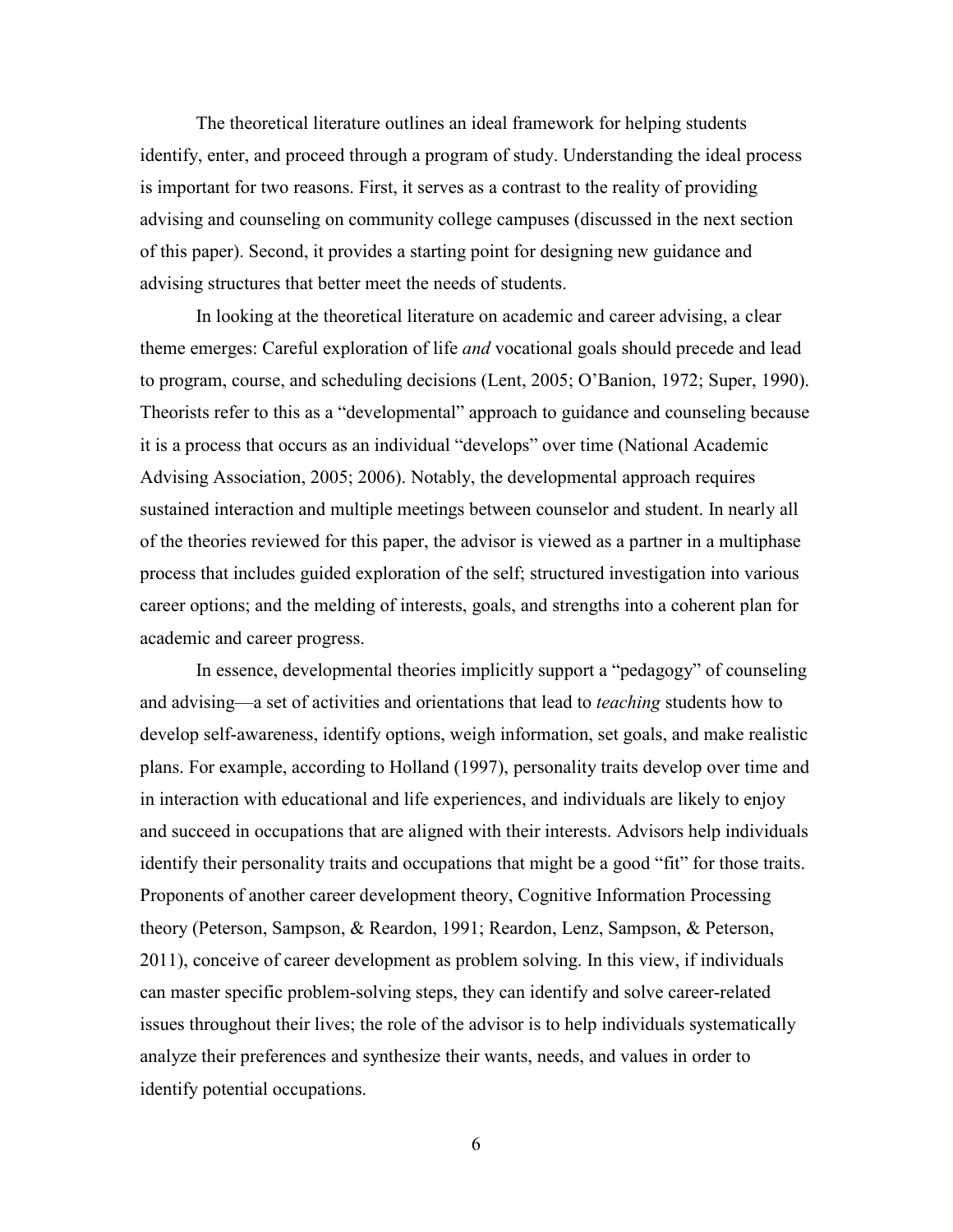Whether one views career development as personality driven or problem-solving driven, career development activities can be structured as a form of teaching—of guiding students along a structured, developmental process that teaches them how to identify and plan for their career goals. Advisors must, essentially, teach individuals how to examine their preferences and personality traits, align those traits with labor market options, and develop coherent plans for attaining career goals. One can conceive of these activities as a form of pedagogy; advisors are guided by a theoretical orientation that leads to certain counseling activities aimed at generating individuals' knowledge of their career goals and developing plans for those goals.

Similarly, theories of academic advising support the development of specific pedagogical approaches and sometimes even explicitly conceive of advising as teaching. Many academic counseling theorists have argued for a long-term approach that allows for guided change over time (Campbell & Nutt, 2008; Creamer, 2000; Crookston, 1972; Hagen & Jordan, 2008; Lowenstein, 2005; O'Banion, 1972). Crookston (1972) and other developmental theorists, for example, have argued that advising interactions should allow for student agency and responsibility, helping students to use and develop their knowledge and skills in collaboration with advisors. Campbell and Nutt (2008) proposed that advising should be conceived of as an educational process focused on student learning rather than as a process of "inputs" or information-imparting. Lowenstein (2000, 2005) more explicitly stated that advising should be structured as teaching, with the advisor helping students make sense of curriculum planning, just as a classroom instructor helps students make sense of course content. The National Academic Advising Association has also described advising as a form of teaching (see, e.g., National Academic Advising Association, 2006), arguing that academic advisors should use curricula and have a pedagogical approach to student interactions.

Most theoretical perspectives on academic and career advising are rooted in broader counseling disciplines, in which practitioners usually conduct interventions oneon-one with clients. Therefore, theorists typically assume that advising does and should occur as one-on-one interaction (see, e.g., Crookston, 1972; Gordon, 2006; Hagen &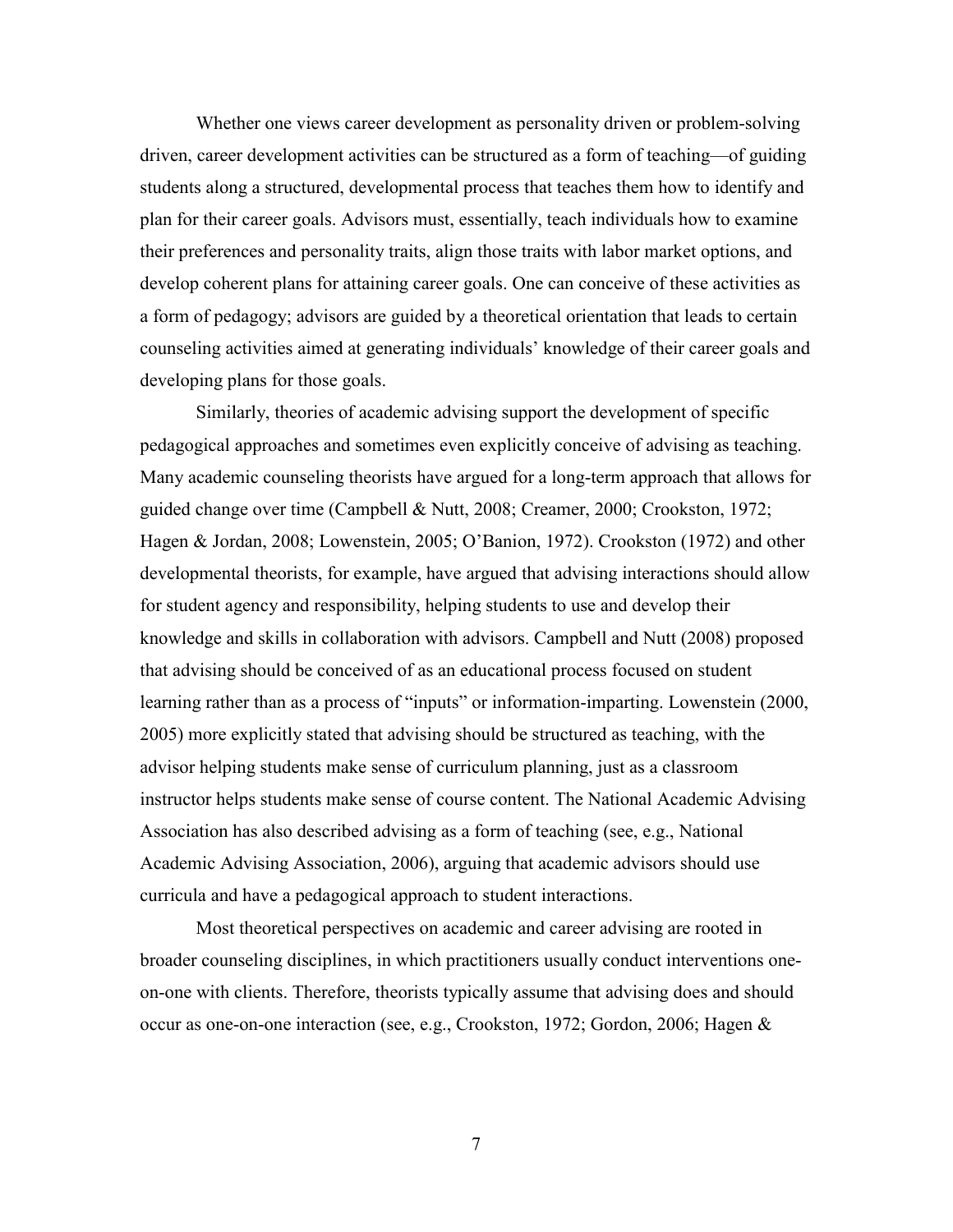Jordan, 2008). [3](#page-11-1) There is some evidence that individualized guidance and counseling is more effective than other approaches (Hughes & Karp, 2004; Oliver & Spokane, 1988; Whiston, Sexton, & Lasoff, 1998), particularly when it comes to career counseling and employment (Redline & Rosenbaum, 2010). However, as the next section of this paper illustrates, intensive, individualized guidance and counseling is rarely feasible in the community college.

#### **4. Community College Guidance and Advising in Practice**

<span id="page-11-0"></span>Structure reforms are predicated on students' ability to identify their goals—not only in terms of the type of degree they desire but also in terms of the broad type of occupational area they hope to enter. When students are asked to select between health, information technology, liberal arts, or business, they need to have a sense of what those academic programs entail. They also should understand what selecting a particular pathway might mean for their future employment, in terms of the types of jobs they will be qualified for, their employment outlook, and the fit between their personal goals and needs and their potential employment options. As described in the previous section, an intensive, personalized, and developmental approach to guidance and advising could help students develop the knowledge and self-awareness necessary to select programs of study suitable for their goals. However, this ideal rarely occurs in practice. In this section, I describe guidance and counseling as it generally occurs in community colleges today and discuss how well-intentioned processes and procedures may inadvertently inhibit positive student outcomes.

In any discussion of the realities of guidance and counseling in the community college, it is important to keep in mind that these activities are almost always poorly funded and minimally staffed. Counseling and advising centers often have high student– counselor ratios, sometimes as high as 1,500 students to one counselor (Gallagher, 2010; Grubb, 2006). Moreover, advisors and counselors in the community college must provide

<span id="page-11-1"></span> $3$  As discussed in section 5, it is possible to deliver these services within a classroom environment as well, as part of either a College 101 course or a "regular" academic course.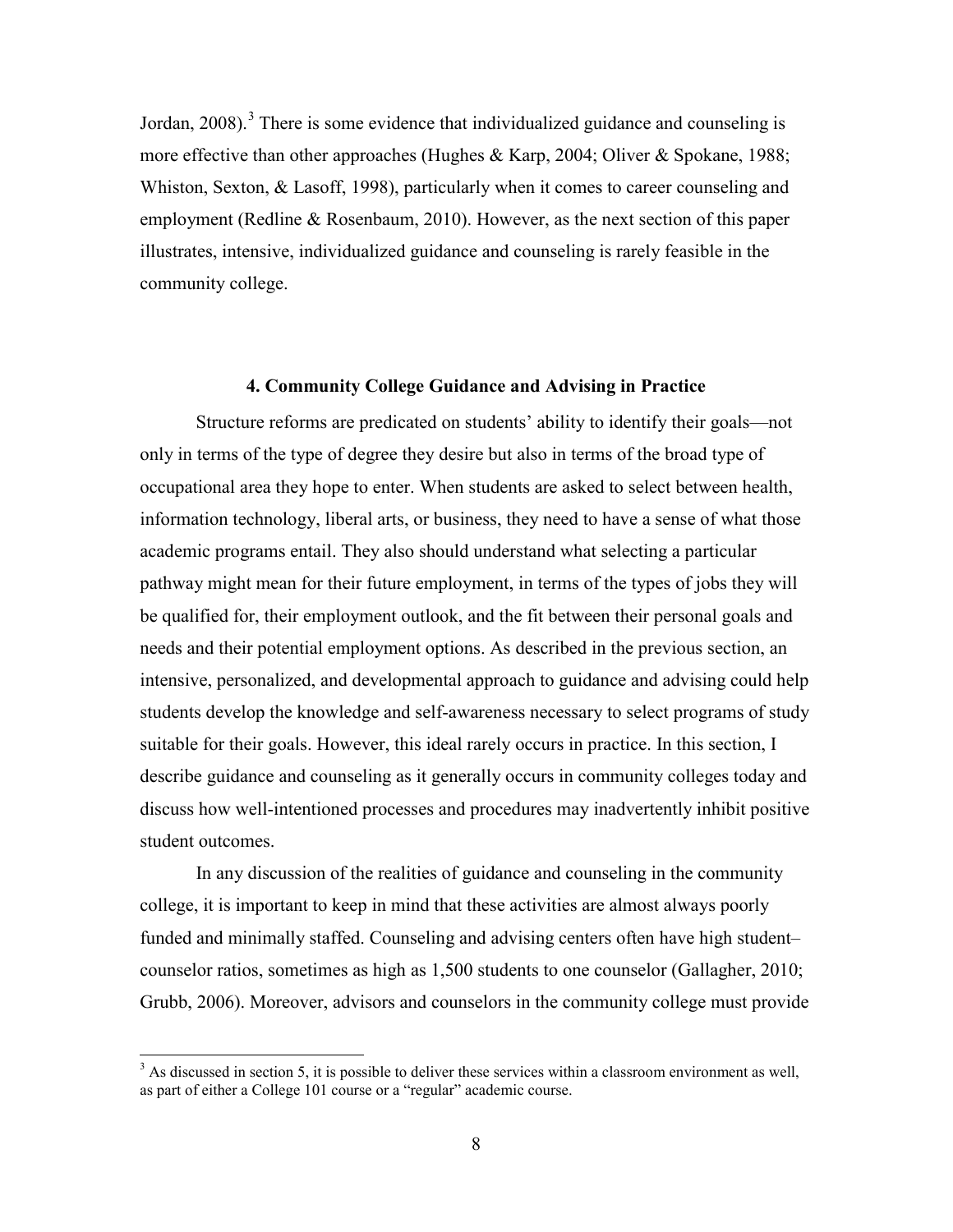services to many students in a short amount of time, at the beginning of the school year and during registration. The diversity of community college students creates an additional challenge; advisors and counselors must be able to address a wide variety of academic, occupational, and personal needs.

The description that follows illustrates how typical students at a typical college experience guidance and counseling at various points in their college experience (see Grubb, 2006; Karp, O'Gara, & Hughes, 2008; King, 2002, 2008; Pardee, 2000; Venezia, Bracco, & Nodine, 2010). Students' first contact with a community college counseling office is likely to be in the context of assessment and placement into developmental education or college-level courses, rather than academic goals and career planning (Venezia, Bracco, & Nodine, 2010). Upon application or matriculation, students meet briefly with a college advisor or counselor to select a set of courses to take during the coming semester, devise an initial program plan, and perhaps select or declare a major. Students with weak academic skills are advised to take remedial coursework. Students who are undecided on their major may be allowed to develop a general program plan in order to determine their major at a later time or may be assigned a general major such as "liberal arts" or "general studies" (Grubb, 2006). Occasionally, undecided students may be referred to a separate career office for more in-depth career counseling that could help them decide on a program of study. At this time, new students may also apply or sign up for specialized support programs, if they are aware of them and are eligible.

For the next few semesters, students typically return to a general advisor prior to registration in order to get their desired course schedule "approved." They may have to schedule an appointment in advance, or they may be able to walk into the advising office and wait to meet with an available counselor. Generally, in these meetings counselors briefly review students' academic goals, assess their progress toward fulfilling graduation requirements, and recommend a set of courses to take the for the following semester. Students seeking transfer to a four-year institution are often told to visit a separate transfer counselor, and those seeking employment or more assistance with their career goals are usually referred to the career counseling office. Students may be directed to career interest inventories or exposed to some career planning via College 101 courses,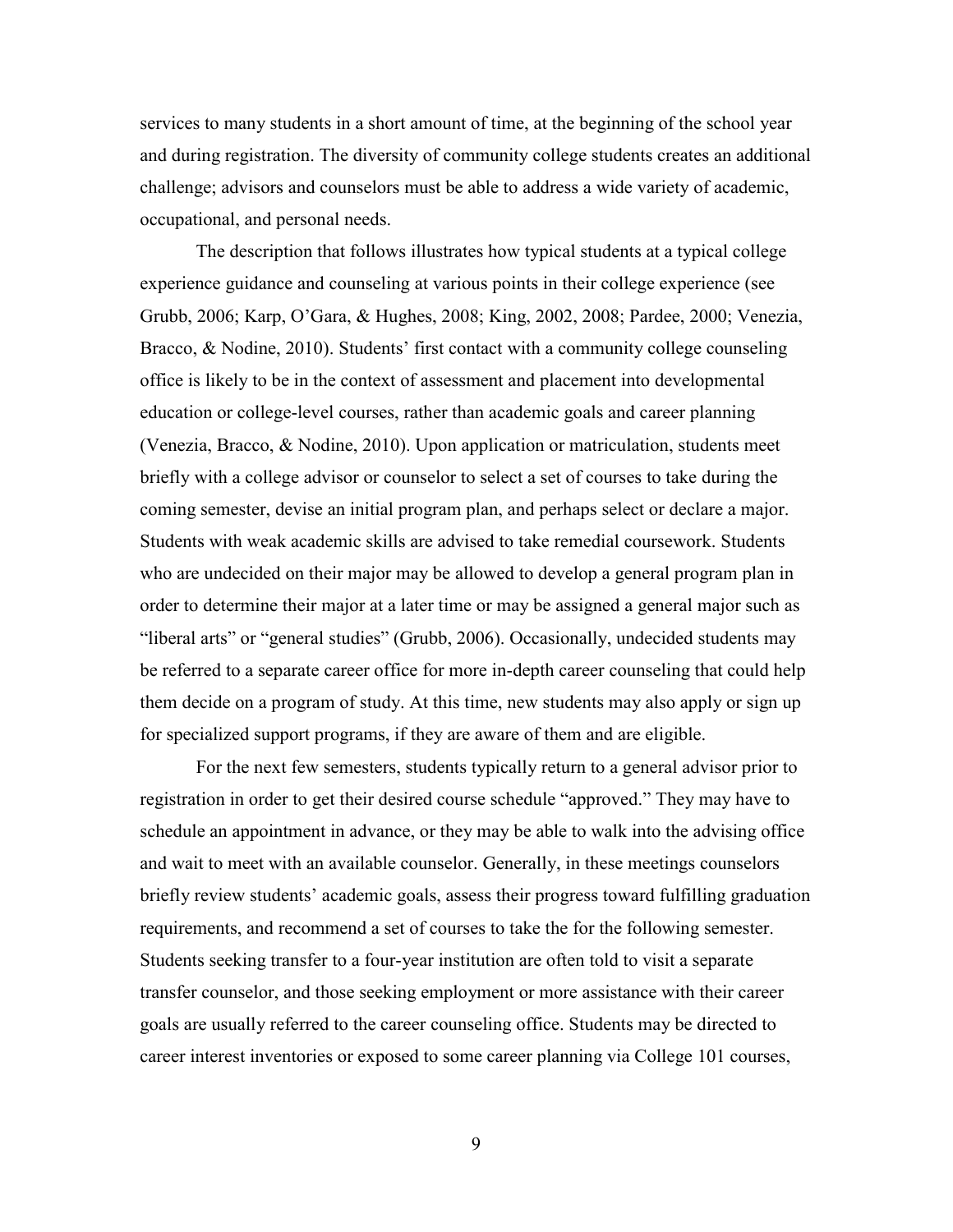but these activities are generally conducted outside of a student–advisor interaction. Eventually, students may be assigned a faculty or departmental advisor.

The exact structure by which guidance and advising services are delivered varies by college, with some combination of generalist advisors, career specialists, and in some cases departmental or faculty advisors (King, 2002, 2008). Advising and counseling activities tend to be characterized by four common traits: fragmented services, lack of a point of contact, a focus on information provision, and an emphasis on serving incoming students. Although these traits developed out of rational strategies or real constraints, they may have negative impacts on how students experience advising and counseling activities and may reduce the benefits of these supports.

### <span id="page-13-0"></span>**4.1 Fragmented Services**

Most advising activities focus on academic planning (ACT, 2011; Cohen & Brawer, 2008; Gillie & Isenhour, 2003; Gordon, 2006; Grubb, 2006; Lansing, 2010); other student support services (e.g., career counseling, financial aid advising, and personal support) are provided elsewhere (Karp et al., 2012; Pardee, 2000; Weissman et al., 2009). The separation of various guidance and counseling activities stems, in part, from a long tradition of structuring community colleges in ways that allow for division of labor and specialization. Adult basic education, developmental education, and collegelevel education are housed separately, for example, and occupational and academic programs are usually divided as well (Bailey, Matsuzuka, Jacobs, Morest, & Hughes, 2003; Cohen & Brawer, 2008; Jenkins, Zeidenberg, & Kienzl, 2009).

On most community college campuses, the standard advising structure is supplemented by an array of other initiatives distributed throughout the college, including career counseling, programs targeted at specific student populations, and student success courses (Cohen & Brawer, 2008; Grubb, 2006; Karp et al., 2008). This structure allows generalist advisors to focus on basic course planning and to improve access to services by providing students with a single, easily identifiable location to go to with questions. Providing additional supports and specialized advising programs allows for information and services tailored to the unique needs of specific populations.

However, the separation of academic and career advising, as well as the presence of a multitude of fragmented supplemental supports, creates barriers to good advising and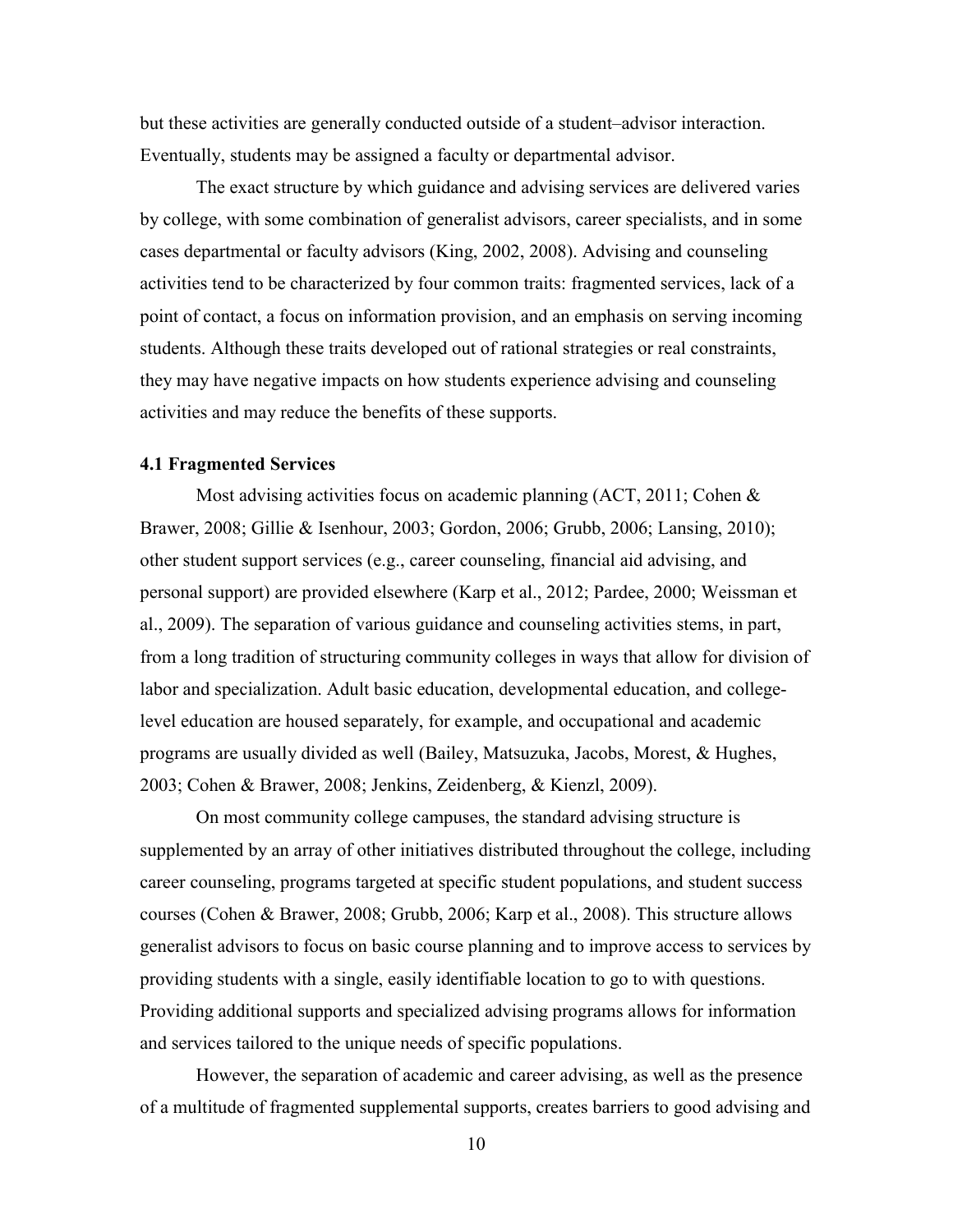counseling practice. First, the pedagogy of advising described earlier suggests that advising is a developmental process that encompasses both academic and career goals and that these two kinds of goals are best considered together. Shaffer and Zalewski (2011) noted that academic advising in the absence of career advising "builds a bridge to nowhere" (p. 75). Rosenbaum et al. (2006) and Goomas (2012), among others, offered evidence that the integration of academic and career advising may improve student outcomes. In structured colleges, where students must identify at least a broad program of study soon after entry—ideally one related to their career goals—this fragmentation is particularly problematic. Students often do not understand how to relate their academic goals to the realities of the labor market (Gillie & Isenhour, 2003; Public Agenda, 2012).

The presence of multiple advising offices and additional supplemental services with an advising component is confusing and frustrating for students (Karp et al., 2008; Nodine, Jaeger, Venezia, & Bracco, 2012). With so many options, students frequently are unsure of where to go to get help—which service or office would best be able to address a given problem, for example, or where to find out if they qualify for specialized programs. Students report wanting simple guidelines for where to go to receive answers to their questions (Karp et al., 2008; Karp et al., 2012; Public Agenda, 2012). Moreover, the students most often in need of supplemental advising and support are those least likely to be aware that specialized services are available (Karp et al., 2008).

#### <span id="page-14-0"></span>**4.2 Lack of a Point of Contact**

Students typically have access to a generalist advisor for course registration and planning questions—but this advisor often changes each time a student visits the counseling center. Rarely are students assigned a single advisor with whom they meet regularly and who can serve as a point of contact for a range of guidance and counseling issues.<sup>[4](#page-14-1)</sup> From a college's perspective, it is more efficient to have generalist advisors seeing students all day, every day, than to have counselors assigned to students and

<span id="page-14-1"></span><sup>&</sup>lt;sup>4</sup> Some reform efforts offer intensive and intrusive advising, assigning advisors or case managers to incoming students. CUNY's Accelerated Study in Associate Programs and its New Community College both use this approach, as do some learning communities and mentoring programs. Early results of these reforms are promising (Scrivener, Weiss,  $\&$  Sommo, 2012), but as they generally do not have a primary emphasis on structure reforms and career counseling, I do not focus on them explicitly in this review.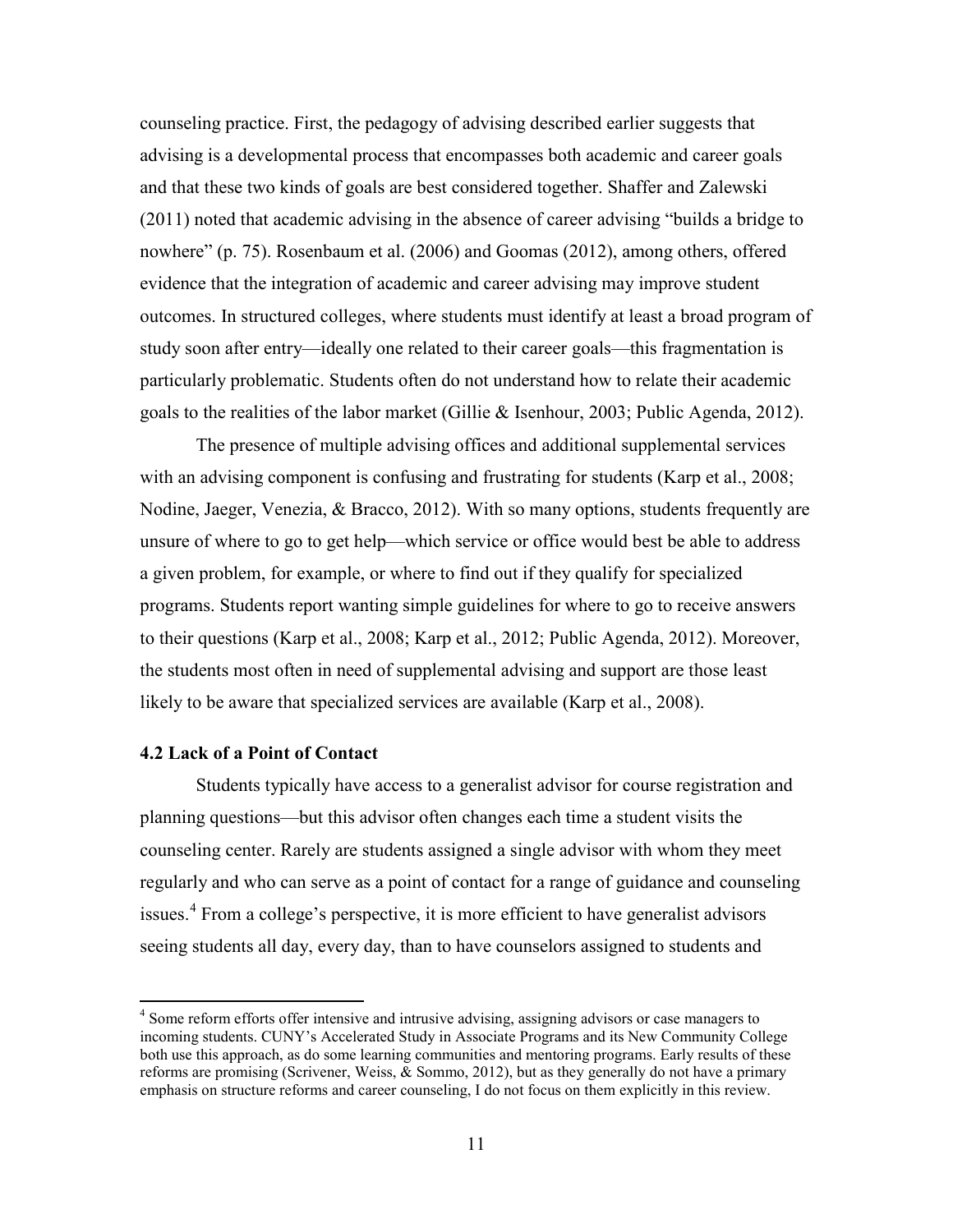waiting for those students to seek out an appointment. Moreover, in most colleges, it is not possible to assign a student to his or her own counselor, given the high student– counselor ratios.

For students, however, these practices are not ideal, and they are not consistent with the developmental approach to guidance and counseling. High student–counselor ratios, for example, can lead to long wait times during peak periods (Deil-Amen  $\&$ Rosenbaum, 2003; Venezia et al., 2010). Meeting with a different advisor during each visit to the counseling center can result in conflicting information across multiple visits (Karp et al., 2008; Jaggars et al., 2012; Public Agenda, 2012). Not surprisingly, students frequently report confusion and frustration after their experiences with community college advising and counseling (Booth et al., 2013; Jaggars et al., 2012; Public Agenda, 2012).

#### <span id="page-15-0"></span>**4.3 Focus on Information Provision**

Advising and counseling activities are typically designed to give information to students. An underlying assumption of these activities is that, with adequate information and resources, students will be able to make good decisions and follow through on their plans. Guidance and advising activities, therefore, focus on ensuring that students are provided with basic information on courses, college procedures, and support services (Grubb, 2006; Karp et al., 2008; Venezia et al., 2010).

Focusing on providing information leads many students to experience what Grubb (2006) calls an "information dump"; students are provided with disconnected bits of information that do not lead to a coherent plan or develop students' ability to use such information in a sophisticated way (Center for Community College Student Engagement, 2008; Deil-Amen & Rosenbaum, 2003; Karp et al., 2008; Orozco, Alvarez, & Gutkin, 2010). There is significant evidence that simply providing information to students is not sufficient to improve their planning behavior, and many students report finding collegeprovided information confusing rather than helpful (Karp et al., 2008; Rosenbaum et al., 2006; Scott-Clayton, 2011). Just knowing that various programs are options, for example, does not help students select the most appropriate program to meet their goals or develop a plan to meet program requirements. Advising and counseling theories recognize that individuals need assistance in learning how to use information effectively as they develop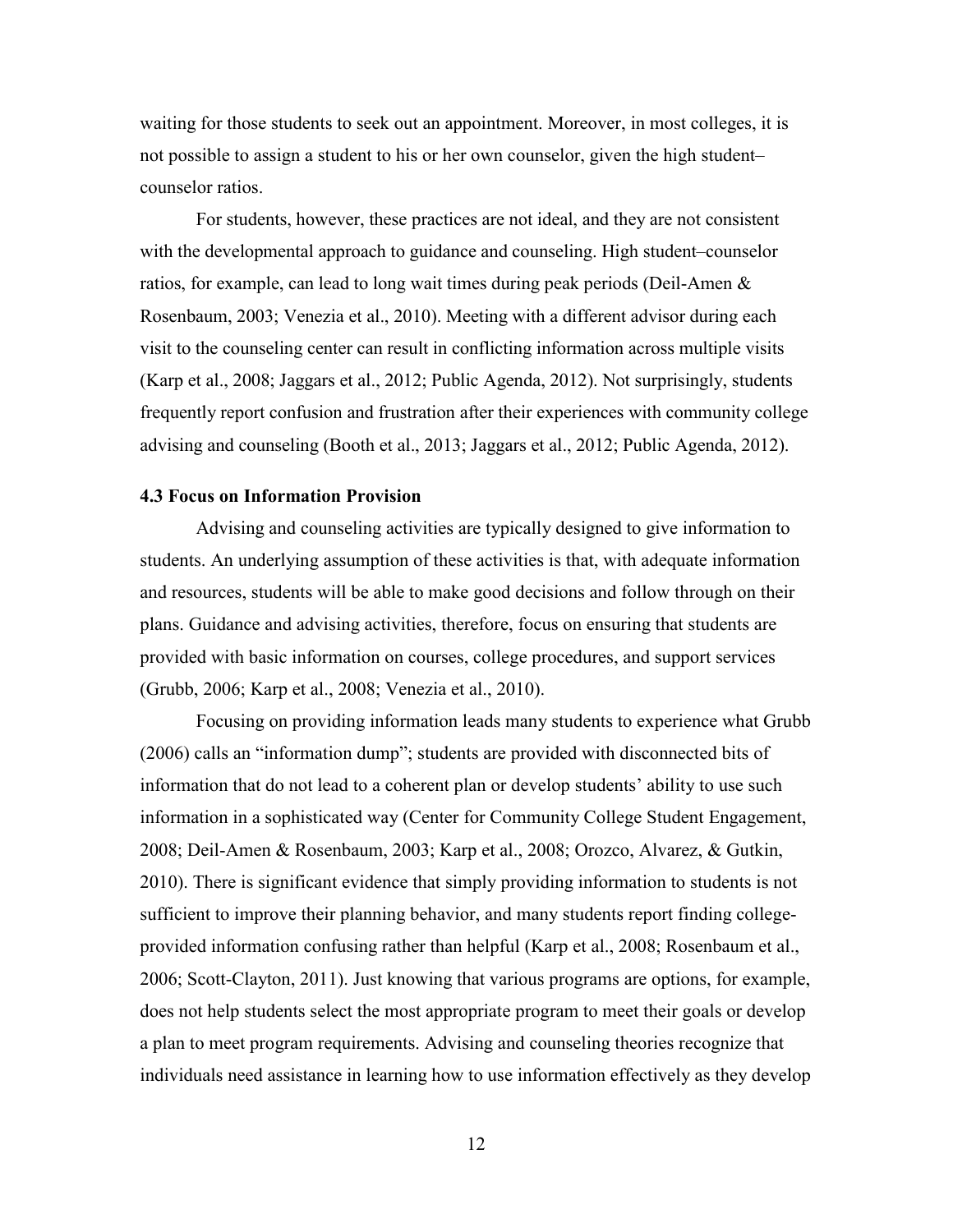goals and plans (Campbell & Nutt, 2008; Crookston, 1972; Lowenstein, 2005), but counseling practice in the community college does not tend to build on this insight.

For information to successfully change student behavior, students need to know what to do with that information; they must have the knowledge and motivation required to turn information into action. What should students do with a program plan, for example, once they have developed it? How will they know if it needs modification, and what to do if the need for modification arises? Developmental advising approaches encourage advisors to consider these questions and to help students build the cognitive skills required to act on information (Lowenstein, 2005; Peterson, Sampson, Reardon, & Lenz, 2003). However, most community college guidance and counseling interventions, in their short-term nature and lack of follow-up, leave it to students to pursue these questions independently and return for help when they need it (Center for Community College Student Engagement, 2012; Grubb, 1996; Karp et al., 2012).

#### <span id="page-16-0"></span>**4.4 Focus on Incoming, Rather Than Continuing, Students**

Guidance and counseling activities, especially those delivered via supplemental support services such as student success courses, usually focus on entering students. Colleges take this approach based on the conviction that new students need more information and guidance than continuing students. Most interventions, such as learning communities and student success courses, therefore target first-year students, and advisors spend less time with continuing students than they do with new students.

Front-loading career and academic counseling in this way is particularly useful in structured colleges or in career-focused developmental reforms, which require students to have a concrete plan from the outset. But it is important to keep in mind that, later on, students may encounter new persistence-related issues and require further support. For example, students may want to change programs or may encounter new barriers to degree completion (Center for Community College Student Engagement, 2012; Rucks-Ahidiana & Ehrhardt, 2012). Although first-year support programs may show initial positive effects, a growing body of evidence on an array of programs (most of which include a guidance and counseling element) suggests that these effects "fade out" and disappear over time (Boudreau & Kromrey, 1994; Rutschow, Cullinan, & Welbeck, 2012; Visher, Butcher, & Cerna, 2010; Weiss, Brock, Sommo, Rudd, & Turner, 2011). Therefore, it is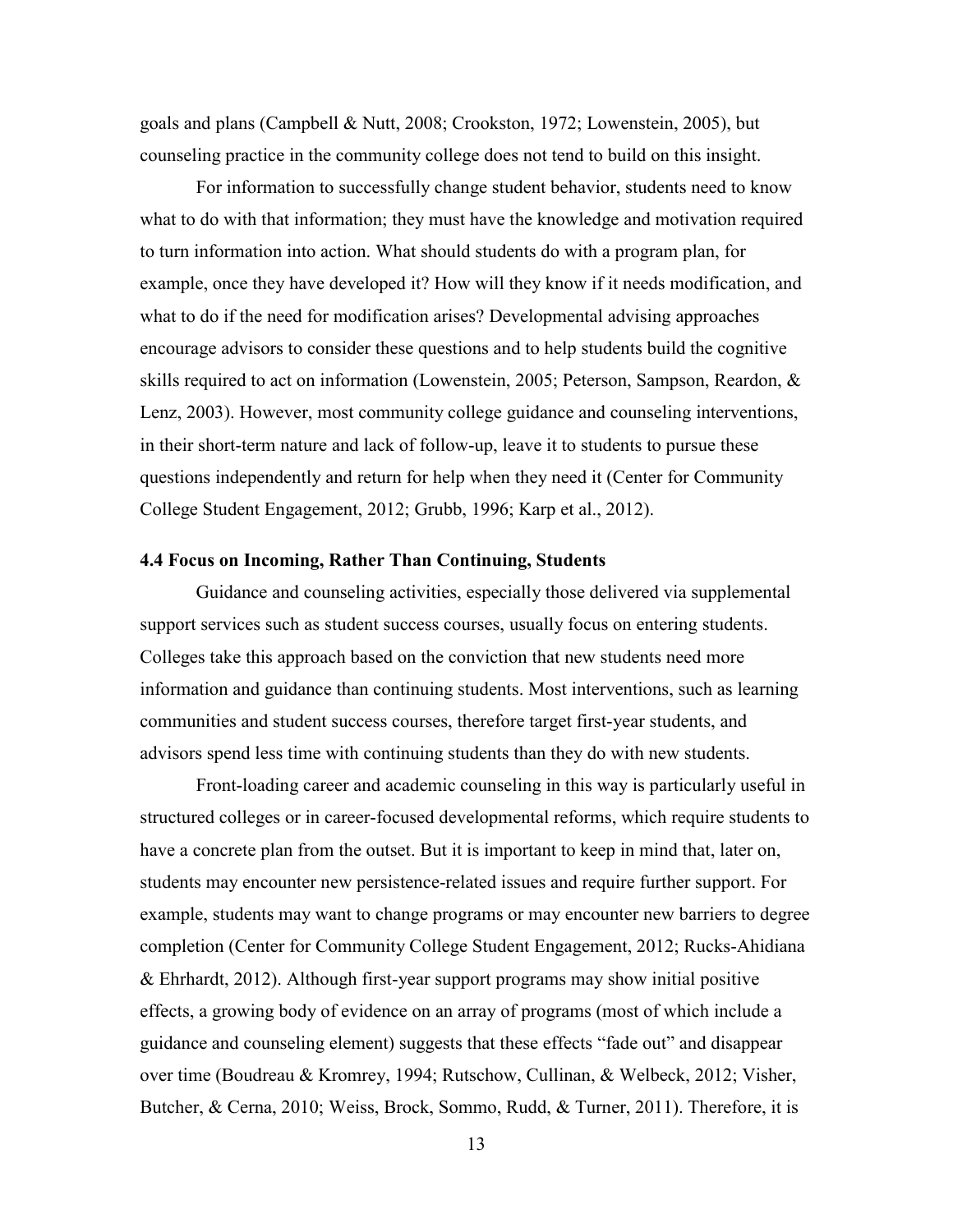important to consider how to provide additional support for students later in their college experiences. Helping students identify and enter programs of study is only the first part of the completion puzzle. Other approaches addressing the needs of second-year students must also be embedded into community college reforms.

#### **5. Making Advising and Counseling More Efficient**

<span id="page-17-0"></span>The theories discussed earlier offer compelling arguments for providing career and academic guidance that is developmental via one-on-one interaction. However, as the previous section illustrates, such an approach rarely occurs on community college campuses—often for good reason. The large numbers of students entering community colleges each year, coupled with constrained financial and staff resources, make a developmental model unrealistic. Implementing a developmental model of advising and counseling would require colleges to add significant numbers of counseling staff members, and although small programs (e.g., CUNY's Accelerated Study in Associate Programs [ASAP]) have done so successfully, these programs are very expensive. ASAP, for example costs approximately \$16,600 per student annually, compared with \$9,800 for a "regular" student attending the City University of New York (Levin & Garcia, 2012).<sup>[5](#page-17-1)</sup> Most colleges do not have the resources to provide all students with an individual counselor who has ample time to meet with them on a regular basis.

Various tools have been developed to help students identify career and academic goals outside of the developmental advising model. These tools require fewer resources than intensive one-on-one counseling and can be deployed to more students more rapidly. In this section, I describe some of these interventions and tools, as well as the existing research on their effectiveness, particularly as it relates to how well they help students enter programs of study and make progress toward a degree.

<span id="page-17-1"></span> $<sup>5</sup>$  There is evidence that this additional cost pays off, in terms of increased graduation rates and overall cost</sup> effectiveness *per graduate* (Levin & Garcia, 2012). But whatever the efficiency and effectiveness of substantial investments in guidance and counseling, they require colleges to find the funds to support program expansion—not a simple task in resource-constrained environments.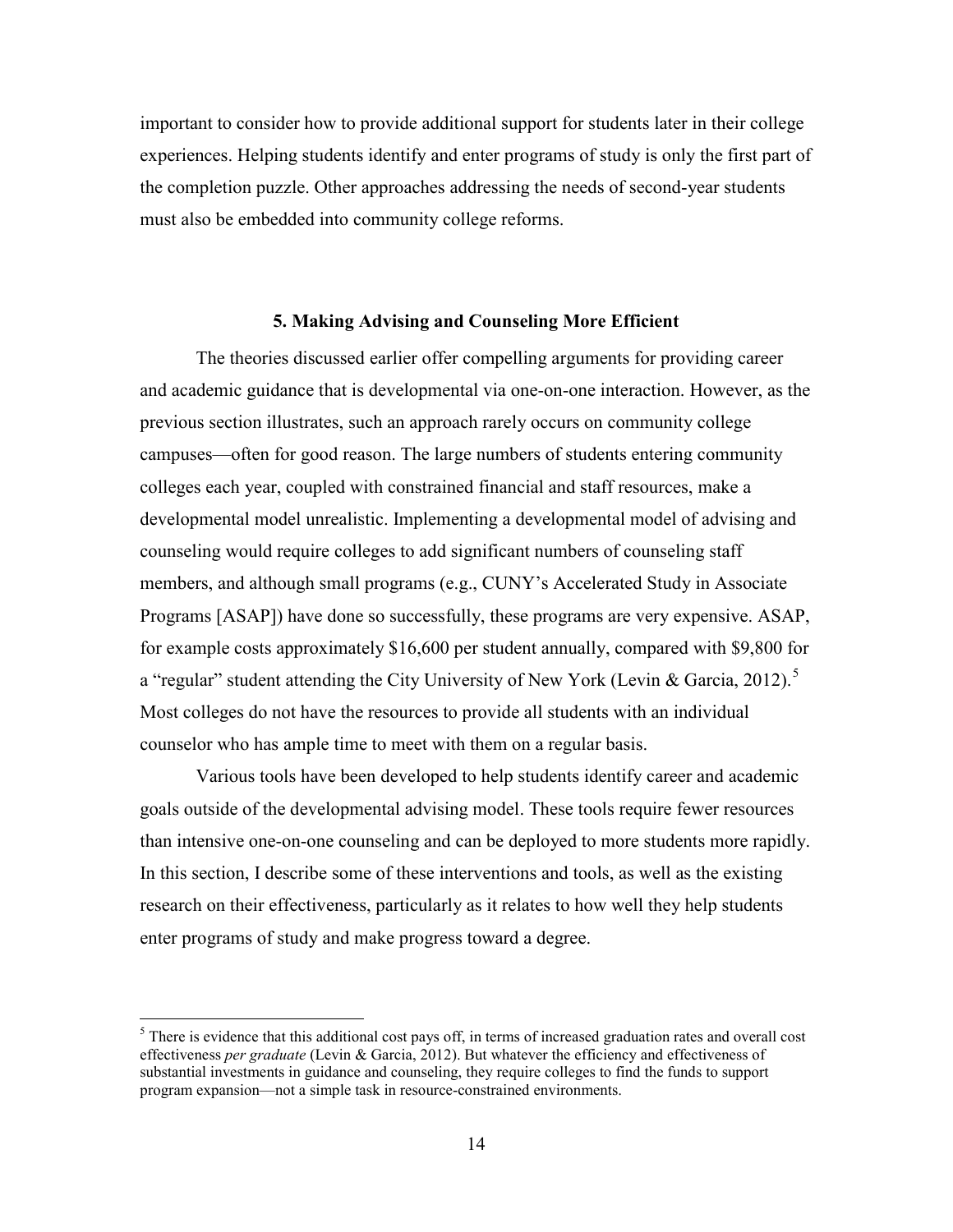#### <span id="page-18-0"></span>**5.1 Career and Self-Assessment Inventories**

Most of the developmental theories presented earlier assume that the first phase of determining academic and career goals is for students to engage in a process of selfexamination and identify their goals, interests, strengths, and weaknesses (Gore & Metz, 2008). These factors then drive additional career development activities (such as job exploration), as well as academic and career planning. In a structured college, tools designed to help students clarify their goals can be useful in helping students decide which program of study to enter. Ideally, these tools would be one component of a prolonged interaction between counselor and student—essentially, a foundation for discussion. However, in the absence of sustained, developmental career guidance, these tools are often used in isolation by advisors and individuals (Grubb, 2006).

Typical tools include *interest inventories*, in which students are asked assess their interests, and these interests are related to potential careers; *strengths inventories*, in which students assess their strengths and identify careers that build upon their strengths; and *values inventories*, in which students are asked what they value in a job and are provided with information about careers that are typified by those value traits. There are a wide variety of such inventories available commercially and through government websites, most of which have undergone some sort of internal validity testing.

There is evidence that such interventions can set students on a path toward identifying appropriate majors and careers for their interests and strengths. Hughes and Karp (2004), Gore and Metz (2008), and Reardon, Lenz, Sampson, and Peterson (2011) cited an array of inventories—such as the Career Thoughts Inventory (CTI), O\*Net Online, DISCOVER, and Choices—that are perceived as effective or have demonstrated evidence of effectiveness. Hughes and Karp (2004) reviewed over 50 studies on career counseling and guidance and found that self-assessment inventories are related to improved career-selection measures, such as increased career decidedness and career maturity. Evaluations of individual tools (sometimes conducted by the developers of the tools) have also found positive results. For example, two studies of the Kuder career assessment found participation to be linked to postsecondary persistence, identification of a college major, and persistence in majors well aligned with career goals (D'Achiardi-Ressler, 2008; Stephen, 2010). A number of other interventions using a tool in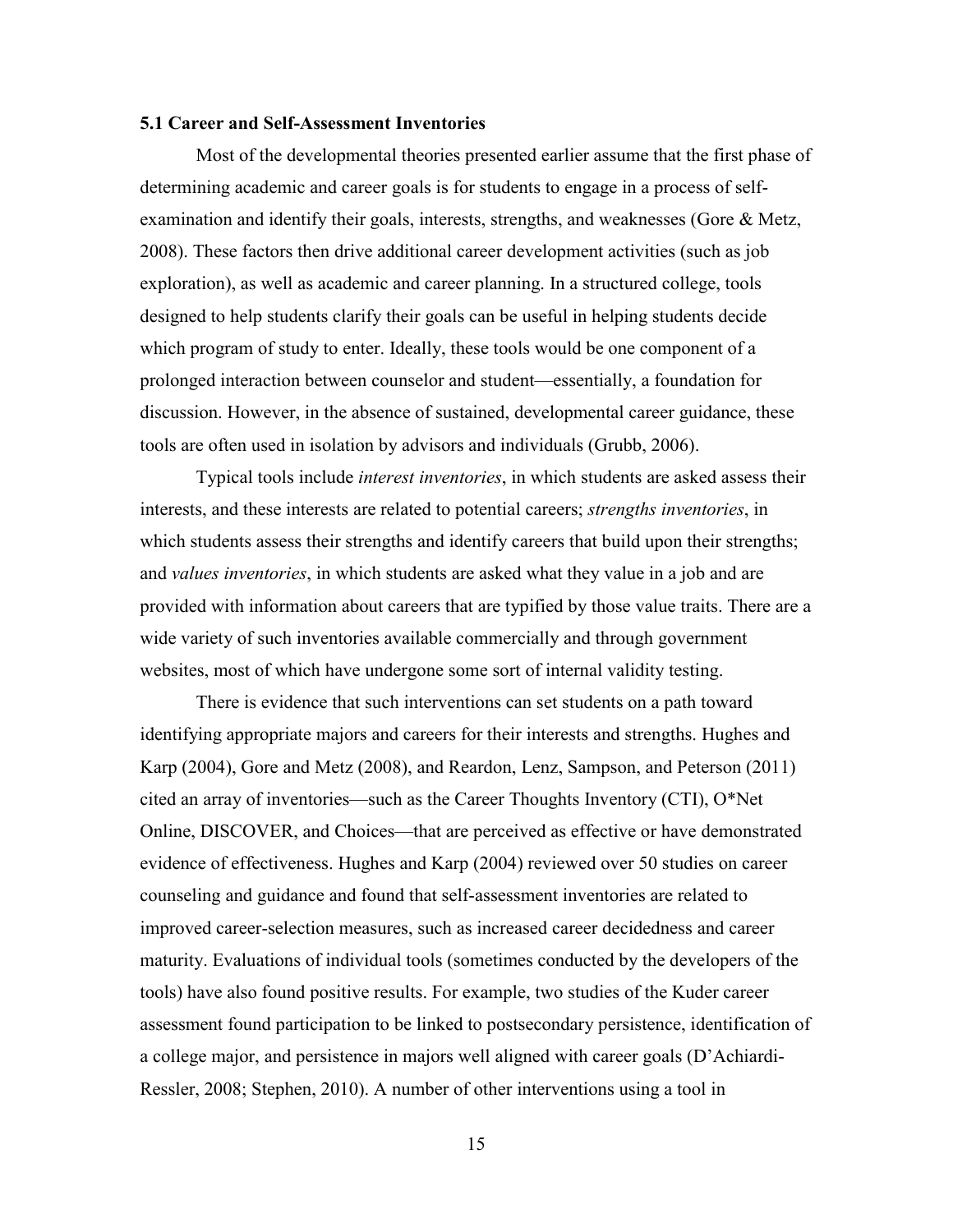combination with additional supports, such as a workshop or guided exploration, were also found to have positive impacts on students' vocational decision-making processes (Carr, 2004; Zagora & Cramer, 1994).

It is important to note that most of these tools and related interventions are brief, often consisting of only one or two treatment sessions (Hughes  $\&$  Karp, 2004). Particularly when conducted outside of a more structured guidance session, these interventions may increase short-term outcomes, such as increased knowledge of careers, without increasing longer term positive outcomes, such as progress toward a credential (Hughes & Karp, 2004). Their impacts may be limited because students do not know how to use the self-knowledge developed by taking the inventories without further assistance (Karp et al., 2012). In relating these findings to the developmental theories presented earlier, such short-term impacts are not surprising; inventories can help students gather information and build self-knowledge (the first phase of career decision making), but, in and of themselves, they do not aid students in integrating this newfound knowledge into their academic and career plans (the later phases of most models).

#### <span id="page-19-0"></span>**5.2 Career Courses**

In an attempt to reconcile the resource-intensive, one-on-one advising approaches encouraged by theory with the resource-constrained environments in which guidance and counseling function, many educational institutions have implemented career courses or other longer lasting group interventions. These interventions take varying formats but typically involve groups of students meeting with an advisor or counselor over multiple sessions. Career courses may be integrated into other orientation and advising activities, such as student success courses, or held as stand-alone noncredit workshops or creditbearing classes. They are defined by their structured curriculum and their duration of a semester or longer (Hughes & Karp, 2004).

Studies have generally found evidence of positive outcomes for career courses. Hughes and Karp (2004) found that students enrolled in career guidance courses tended to participate in career planning and decision making at increased rates and increased their knowledge of work and occupations as well as their career decidedness. None of the studies reviewed in this paper examined the relationship between these courses and entry into a program of study or major, however. Goomas (2012) found that an integrated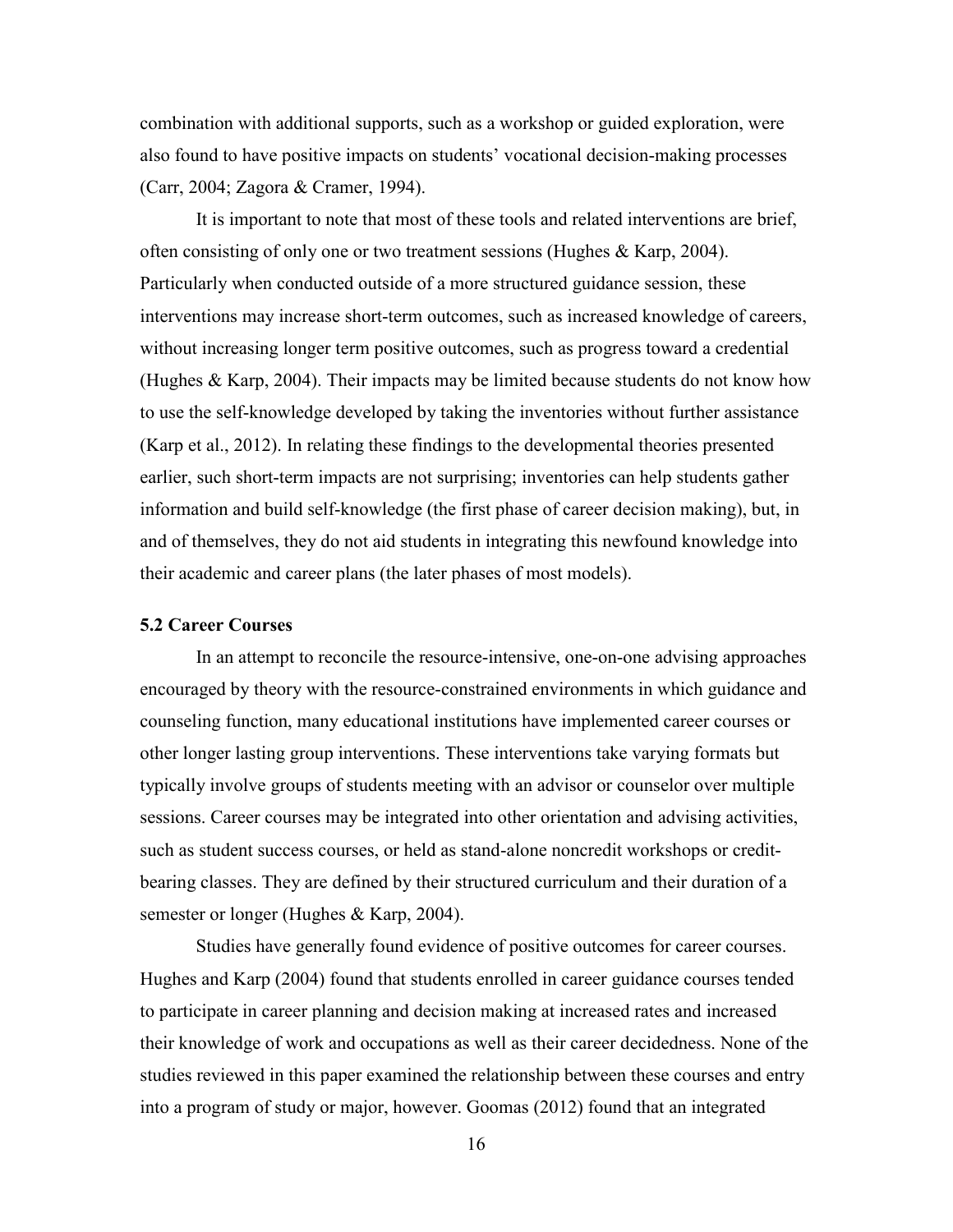career counseling course increased students' ability to register for courses easily and quickly, though the study did not examine whether the appropriateness of students' course selections increased.

Most analyses of the relationship between career courses and outcomes are based on studies of College 101 courses. College 101 courses do not exclusively focus on career planning, but they integrate career planning activities into broader course content focused on college readiness and life skills. There is a growing body of well-designed evaluation studies that generally indicates an association between participation in student success courses and a range of positive outcomes, such as higher rates of persistence, retention, and credit earning (Boudreau & Kromrey, 1994; Cho & Karp, 2013; Goomas, 2012; Schnell & Doetkott, 2003; Scrivener, Sommo, & Collado, 2009; Strumpf & Hunt, 1993; Weiss et al., 2011; Yamasaki, 2010; Zeidenberg, Jenkins, & Calcagno, 2007). Some of these studies also found a relationship between course participation and longer term outcomes, such as credential attainment (Yamasaki, 2010; Zeidenberg et al., 2007) and transfer to a four-year institution (Zeidenberg et al., 2007). More rigorous random assignment studies found little evidence of longer term impacts (Rutschow et al., 2012; Weiss et al., 2011; Weissman et al., 2009). Importantly, none of these studies explicitly examined the impact of College 101 courses on career-focused outcomes, such as career decidedness or entry into a program of study.

Despite the evidence that student success courses may have positive effects on some outcomes, it is not clear that the career advising component of these courses is effectively delivered. In a study of College 101 courses in three colleges, my colleagues and I found that career exploration and occupational decision making was often covered in a perfunctory rather than developmental manner (Karp et al., 2012). We found little evidence that students were able to connect their interests, academic plans, and career goals more effectively as a result of the courses. Typically, students received brief exposure to career inventories and other planning tools but were not aided in thoughtfully using those tools.

#### <span id="page-20-0"></span>**5.3 E-advising**

As colleges seek to address costs and streamline their advising services, there is growing interest in using *e-advising*—advising and counseling activities mediated by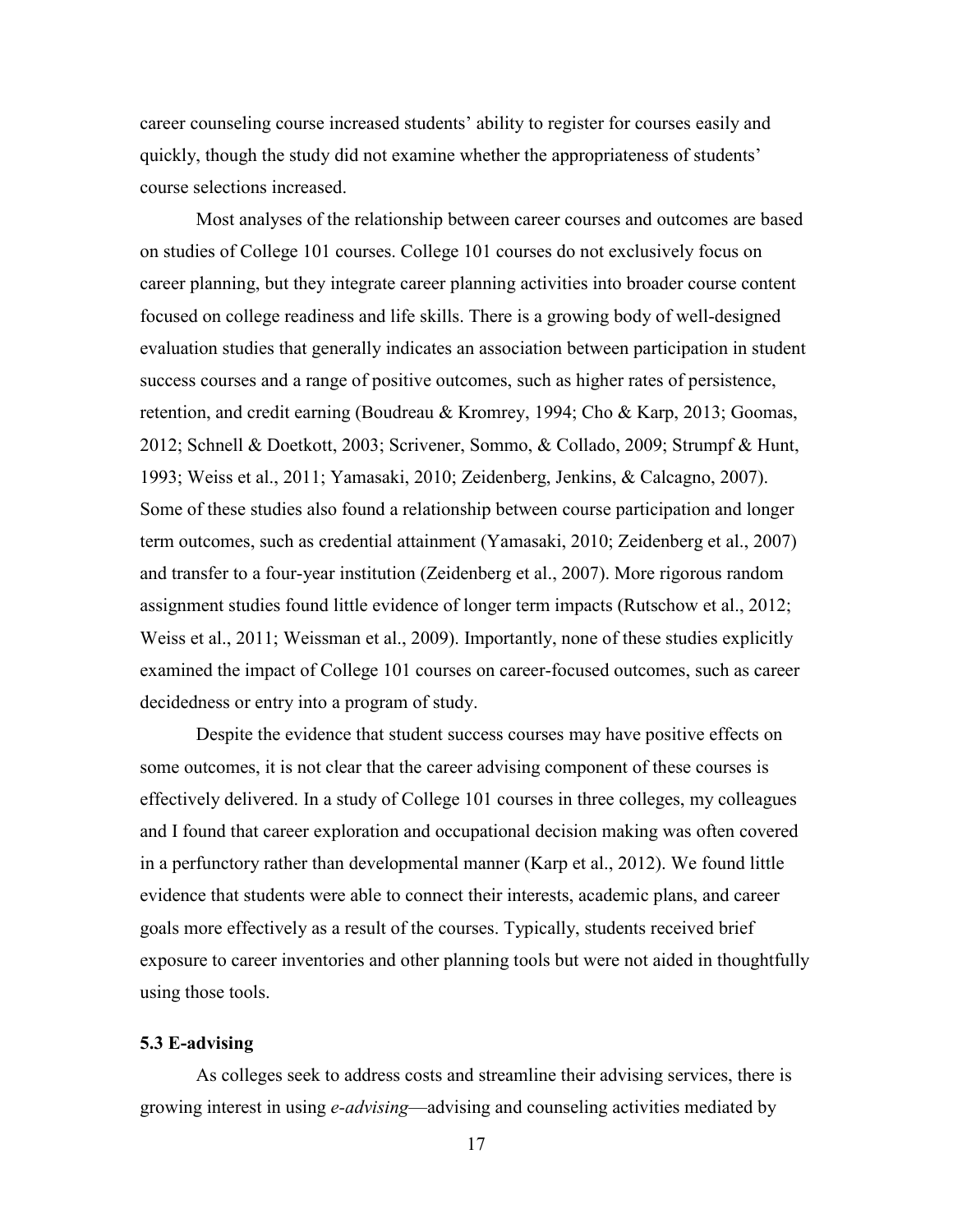technology—to supplement traditional advising (California Community Colleges Student Success Task Force, 2012; Kvavik & Handberg, 2000; WestEd & The RP Group, 2012a, 2012b). E-advising can serve many purposes. E-advising may simply provide information to students cheaply and efficiently, as when email or course management systems are used to remind students about available services. It may also expand counselor capacity, as when students create online plans that can be revisited and revised over their collegiate careers, or when orientation sessions are offered to students online. Finally, e-advising technology may enhance existing services, as when student records are used to identify students in need of intrusive assistance and, sometimes, to send automatic alerts to advisors or students.

Given the wide range of interventions that rely on technology, as well as the relative newness and small scale of most technology-based guidance and counseling, research in this area is emerging and inconclusive. Although many evaluations of technology-based interventions have found positive effects, the validity of their findings is diminished by poor controls or lack of a comparison group (e.g., D'Achiardi-Ressler, 2008; Shugart & Romano, 2006). Other studies have included qualitative examinations of technology implementation rather than outcomes evaluations (see, e.g., Jaggars et al., 2012). For some forms of technology, including commercial platforms that colleges use to help students select courses and plan their academic programs, there is no evaluation research publicly available. It is therefore difficult to draw conclusions about the effectiveness of using technology for advising and counseling.

There is some promising, though not rigorous, evidence that technology can be used to improve student outcomes. For instance, LifeMap at Valencia Community College uses web-based resources to help students identify and develop academic and career plans in conjunction with campus-based, in-person services. Descriptive analyses of institutional data conducted by staff at the college indicated that the college has improved its persistence rates, student credit earning, and degree attainment rates since implementing the program (Shugart & Romano, 2006). The Education Wizard, a program in Virginia that links students to career and academic information, had similarly positive descriptive results; users had higher grade point averages and a higher likelihood of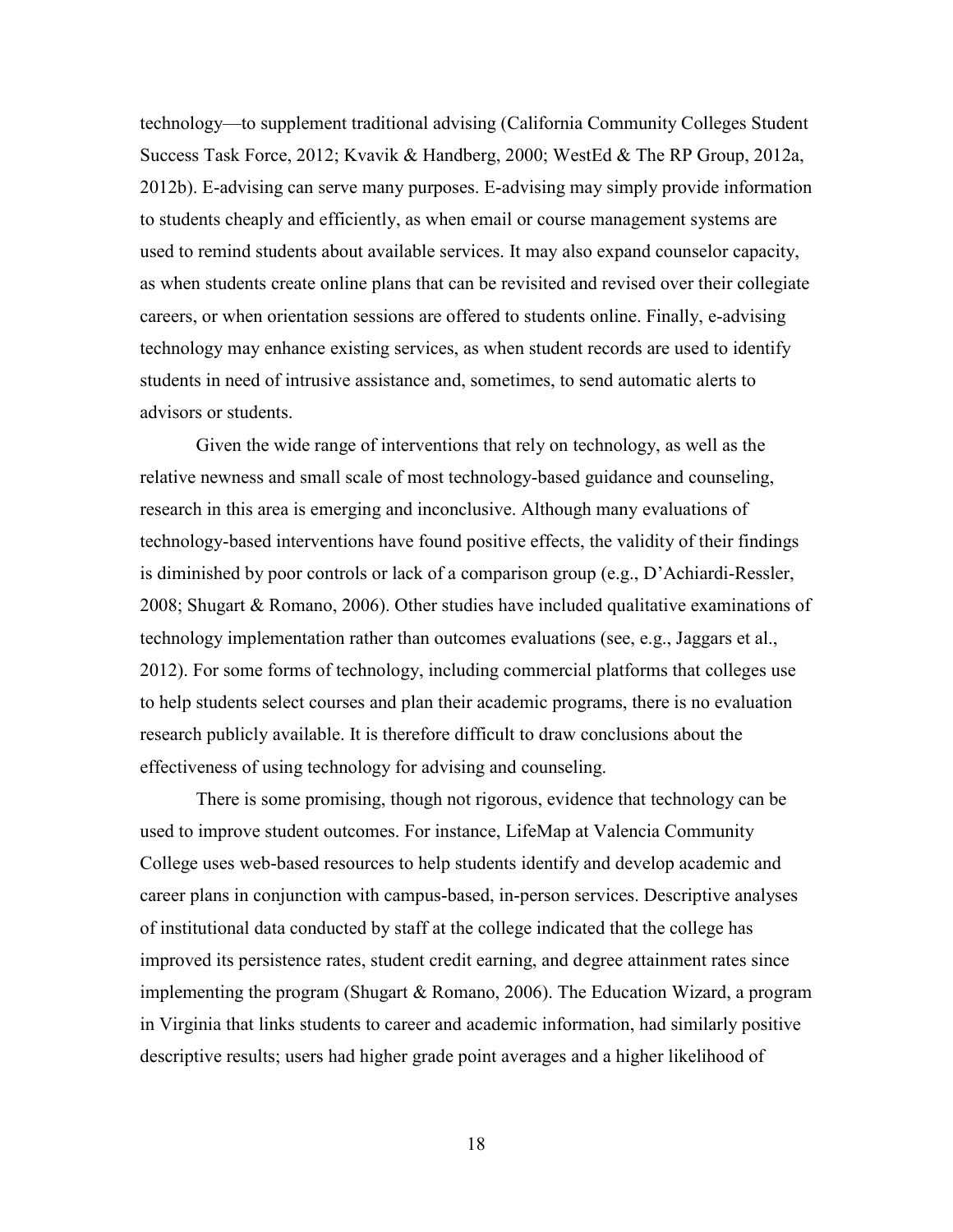receiving financial aid than nonusers (Herndon, 2011). Although these results are promising, neither of the studies controlled for any student characteristics.

Technology tools appear to be most promising when used as part of a broader advising strategy. For example, Bettinger and Baker (2011) found strong positive results from an intensive and intrusive coaching program that relied on technology in the form of email, social networking, and electronic records to identify student needs and initiate contact. Though the effectiveness of the intervention likely stemmed from the frequency and intensity of the personal advising contacts rather than their medium, technology made many of those contacts possible.

The evidence that technology can (or should) completely replace traditional advising approaches is less convincing. In their meta-analysis of career development interventions, Whiston, Sexton, and Lassoff (1998) found that computer-based interventions were not as effective as individual and group counseling. It should be noted that many of the studies included in their analysis are now more than 20 years old, which, given the rapid evaluation of technology, may minimize the relevance of these findings. Students have reported that e-advising is useful for some forms of one-on-one interaction, such as tutorials, but can be frustrating when used for other purposes, such as virtual campus tours (Center for Community College Student Engagement, 2009). Moreover, certain subsets of the student population, such as returning adults, are unfamiliar with the latest technology and social media, potentially minimizing the effectiveness of e-advising.

Newer studies have found that, like student success courses, e-advising interventions may be effective only when well designed—and that many such interventions are not user-friendly. Online resources designed for students are often poorly organized, out-of-date, and poorly integrated with other services (Jaggars et al., 2012; Margolin, Miller, & Rosenbaum, 2013). These technical drawbacks undermine the ability of e-advising technologies to fully meet student needs. The theoretical literature suggests that, except for a small group of decided and self-directed students, technology can supplement *but not supplant* the interpersonal interactions inherent in more traditional approaches (Campbell & Nutt, 2008; Creamer, 2000; Hagen & Jordan, 2008; Lowenstein, 2005).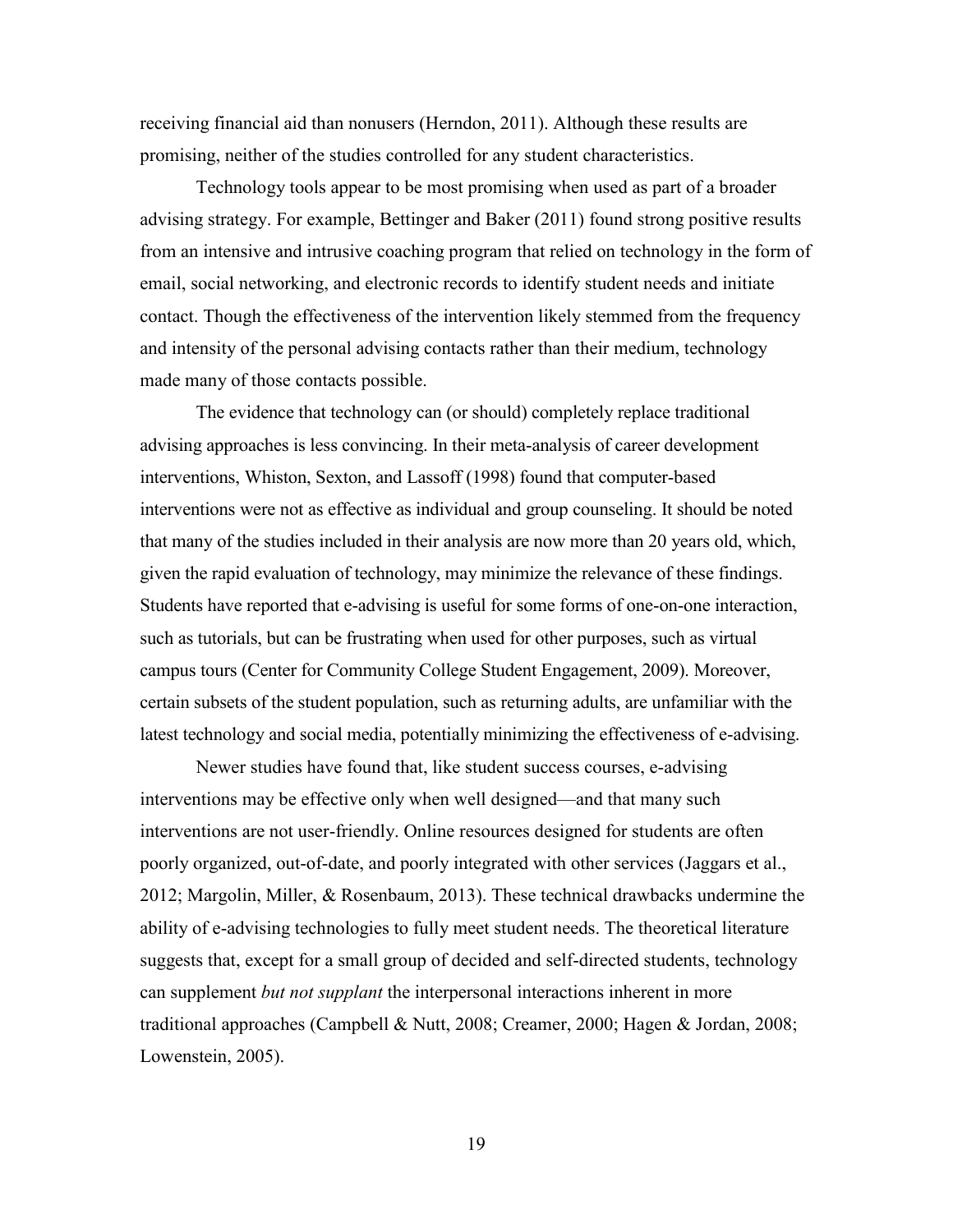Researchers and theorists have not reached a consensus on the best way to combine human interaction and technology in e-advising interventions. Are some services better suited than others to technological adaptation? Is there an ideal combination of technology-based and advisor-led activities? How much does the design of a technology influence its effectiveness? Organizational theory indicates that a certain degree of alignment between technology goals, end-user cultures, and product design is necessary for successful technological adoption and use (see, e.g., Hu, Clark, & Ma, 2003; Lehman, Greener, & Simpson, 2002; Nanayakkara, 2007; Parasuraman, 2000; Rogers, 2003). However, the current research base gives little insight into the precise nature of these relationships.

#### <span id="page-23-0"></span>**5.4 Summary**

Overall, it appears that, under some circumstances, strategies and tools for making advising more efficient—such as career and self-assessment inventories, career courses, and e-advising—may help students identify their interests. But in many instances, these interventions are not implemented in ways that are likely to encourage positive outcomes. Often, their shortcomings are due to a lack of time for follow-up and guided discussion, just as in traditional, face-to-face advising and counseling. Improved efficiency does not seem to necessarily lead to improved effectiveness.

Colleges may need to rethink the delivery of advising and counseling, particularly if they plan to transition toward more structured programs. During the rethinking process, colleges will need to attend to the theoretical underpinnings of the counseling enterprise, as well as research on learning and cognition suggesting that individuals are unlikely to use information in the future unless they are given opportunities to contextualize it and practice using it (see, e.g., Bransford, Brown, & Cocking, 2000; Ericsson, Krampe, & Tesche-Römer, 1993). At the same time, any new model that emerges from this process must respond to the realities of the community college—limited budgets, limited staff time, and the need for expediency and efficiency. The next and final section of this paper presents a framework for thinking about restructured guidance and counseling activities. This framework, which takes into account the empirical and theoretical literature as well as the practical constraints experienced by community colleges, may allow for more efficient *and* more effective program entry for new community college students.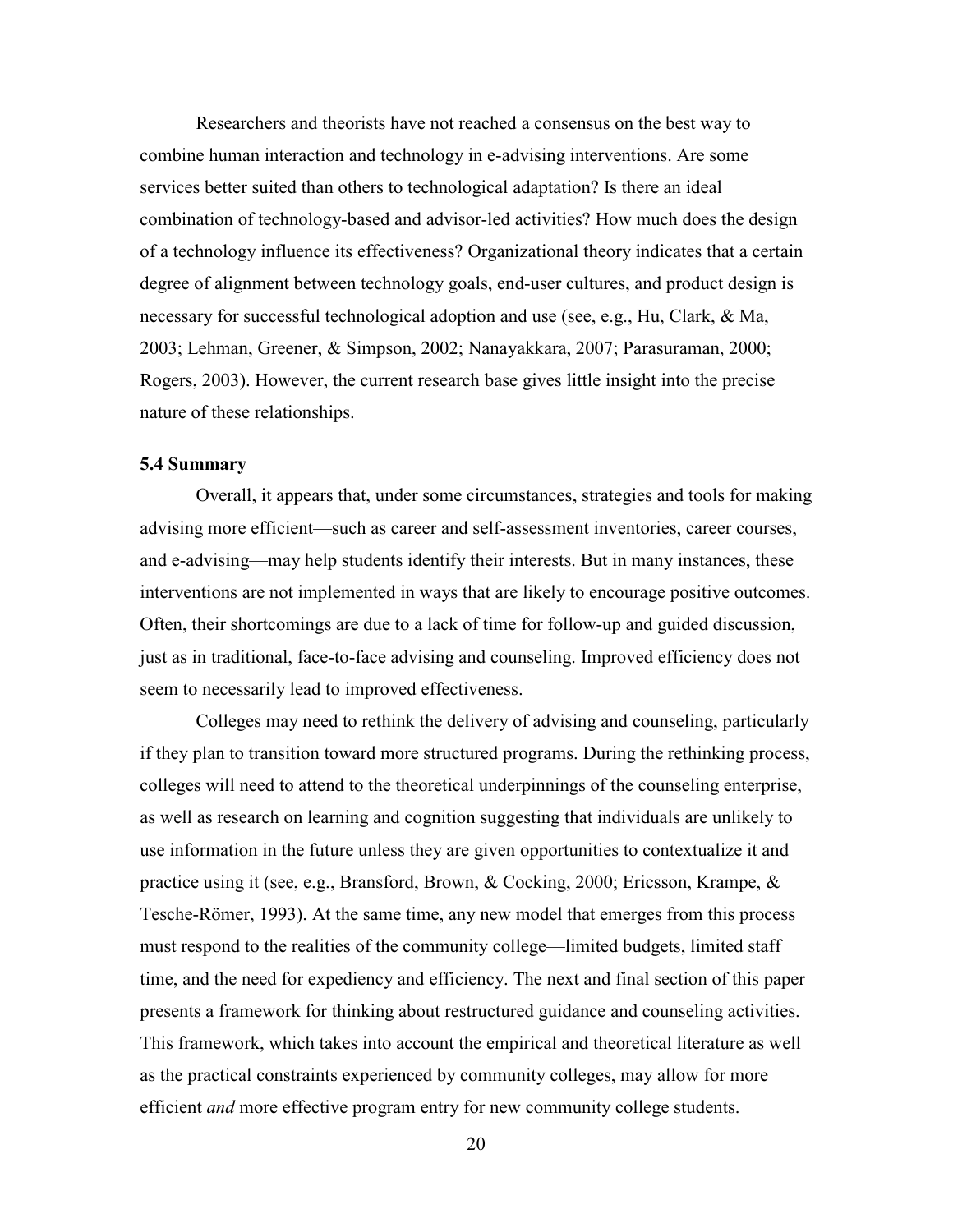#### <span id="page-24-0"></span>**6. Restructuring Guidance and Advising for the Structured Community College**

In this paper, I have argued that many structure reforms are predicated on the assumption that students are able to identify a program of study that is interesting to them and connected to their academic and career goals. Most students do not possess such knowledge, so for structure reforms to maximize their impact, colleges will need to renew their focus on guidance and counseling, particularly career-focused guidance and counseling targeted toward incoming and first-year students. Although there is a large body of theoretical discussion and empirical evidence on potentially effective approaches to guidance and counseling in the community college, current practices do not reflect the conclusions that emerge from the literature. In large part, community colleges have not been able to implement an ideal model of guidance and counseling due to structural constraints, such as limited budgets, limited staffing, and organizational divisions or silos. The tools currently used to address these issues have so far had a limited impact on students' ability to identify and enter programs of study.

Helping students identify, enter, and plan for progression through programs of study in a structured college will require new ways of delivering advising and counseling services. Just as recent academic reforms have fundamentally altered the structure of course delivery, guidance and counseling must also be restructured. Importantly, efforts to reform course structure should be integrated with efforts to reform guidance and counseling so that redesigned academic pathways work in concert with redesigned advising systems. The literature reviewed in this paper points to four broad principles to guide restructuring efforts. I define the principles first and then provide ideas for putting them into practice.

#### <span id="page-24-1"></span>**6.1 Principles for Restructured Guidance and Counseling**

**Pathways should balance structure with exploration.** Although providing students with more structured pathways to a credential may help them make progress toward a degree, students need time to explore their options. Given the number of students who enter the community college without a clear sense of what they would like to study or the career they would like to enter (Grubb, 2006; M. Zeidenberg, personal communication, February 2013), it is not realistic to expect most students to identify a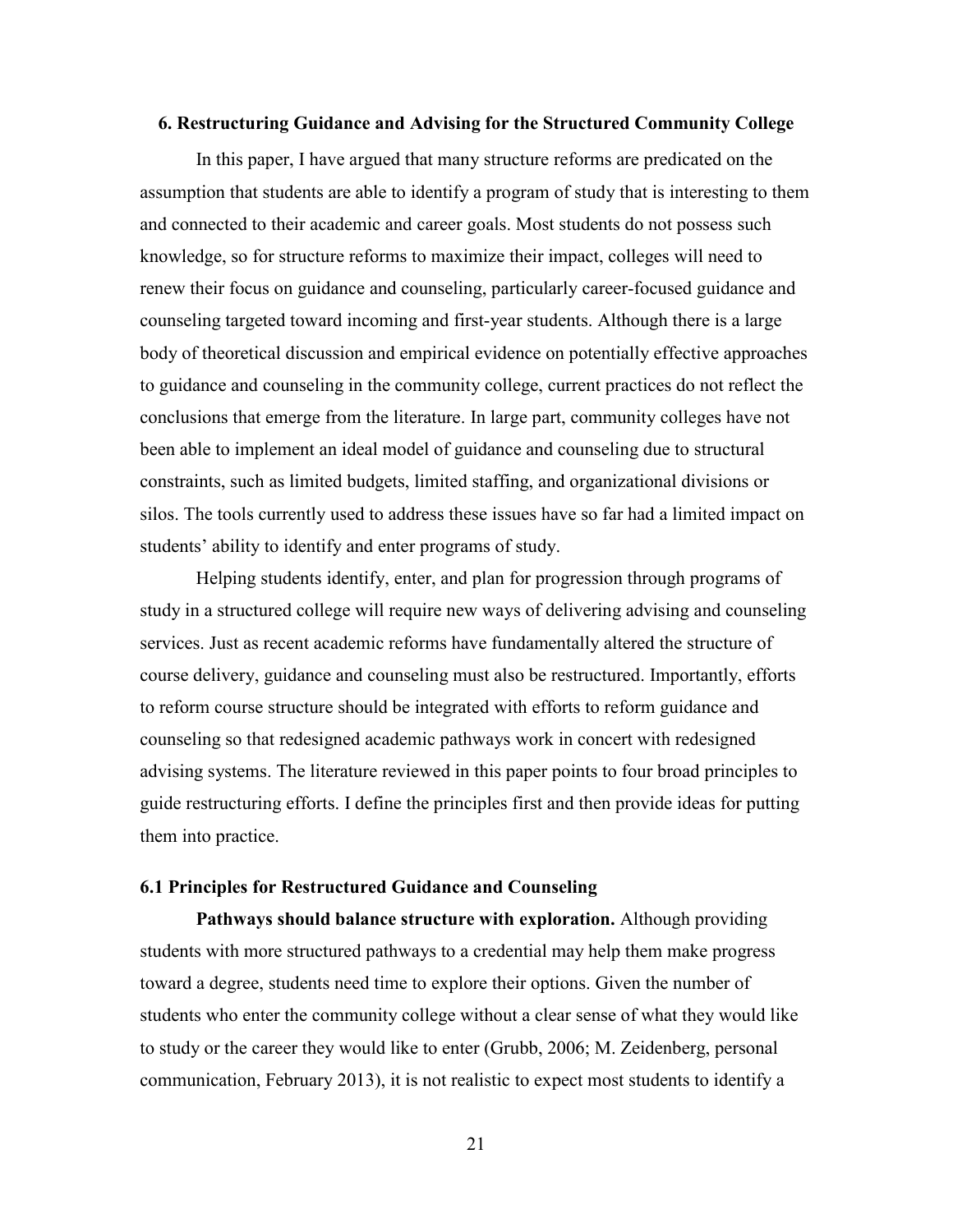major immediately upon matriculation. When developing academic pathways, colleges must build some sort of guided exploration into students' early college experiences. Guided exploration might take the form of a required career development course, an integrated academic/labor market exploration project or activity in a first-year seminar, or even a major or pathway specifically designed for career exploration. The key is to ensure that pathways do not "structure out" all of students' opportunities for exploring and investigating potentially interesting courses of study.

**Career counseling should drive an integrated approach to advising.** Academic and career counseling work together and complement one another. There is strong theoretical (Creamer, 2000; Shaffer & Zalewski, 2011) and practical (Booth et al., 2013; Public Agenda, 2012; Venezia et al., 2010) support for connecting academic and career guidance. However, current advising practices separate the two—and frequently focus on academic advising, leaving career planning as an afterthought. Particularly within a more structured college, students' career goals should drive academic planning.

It is important to note that focusing on students' ultimate goals when engaging in academic and career planning does not preclude a focus on transfer or the liberal arts. Students who want to transfer still need to identify why they want to do so, and which broad areas of the liberal arts they are most interested in. Moreover, when students think about why they want to enter a transfer-oriented program of study, the liberal arts becomes a deliberate and carefully thought-out choice rather than the "default option" for undecided or unfocused students. Starting academic planning with a transfer goal in mind also helps ensure that students participate in developmental coursework that is appropriate and connected to their goals, and that their subsequent course taking is focused on earning credits that will transfer easily and count toward a bachelor's degree.

**Colleges should provide services to students based on their level of need.**  Typically, in the current model of advising in the community college, all entering students take placement exams and then meet with a counselor to select courses prior to the start of the semester. Advising offices must therefore meet with many students in a short period of time, leading to brief, often perfunctory counseling interactions (Grubb, 2006). This uniform treatment of new students does not effectively accommodate the needs of the individual. Students enter the community college with a diversity of needs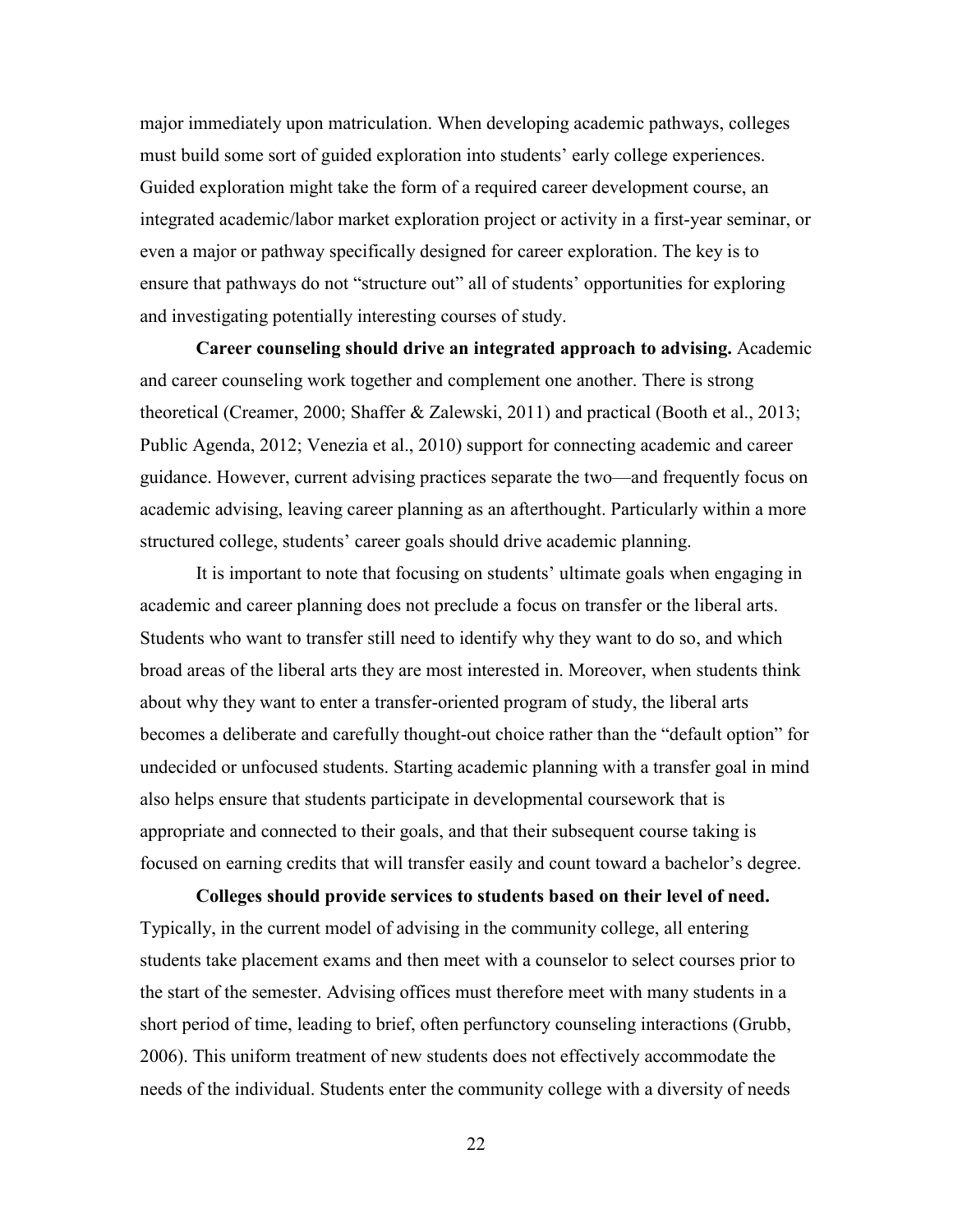(Jaggars et al., 2012). Some students have clearly identified goals and can move quickly to a program of study, some need just a little guidance, and others need significant time and assistance to determine their goals and related program plans.

Colleges therefore should move toward a multifaceted approach to working with new students. Identifying those who are clearly "decided" and providing them with basic tools to help them enter programs of study on their own, with little staff assistance, would enable advisors to spend more time with students who need more help. Undecided students would then be more likely to receive the structured and guided form of interaction that theory indicates is most useful in identifying and planning for long-term goals. Some of the tools discussed earlier, particularly e-advising and, to a lesser extent, group career advising, attempt to allow for such triage but so far have not done so effectively.

**Colleges should strategically deploy resources to allow for developmental advising.** Although many students need intensive, one-on-one advising, their degree of need varies, both among individuals and over time. Deploying advising resources strategically enables counselors to work with students most in need of personalized and prolonged intervention, and to work with them over multiple semesters or years. Using advising resources in a targeted manner—rather than the same resource or tool for all students—can contribute to both efficiency and effectiveness.

Because students' needs do not disappear after the first semester (Center for Community College Student Engagement, 2012; Rucks-Ahidiana & Ehrhardt, 2012) and short-term impacts generally have diminishing impacts (Boudreau & Kromrey, 1994; Rutschow et al.; Visher et al., 2010; Weiss et al., 2011), it is important to provide continuing students with guidance and support. Moreover, learning theory contends that individuals need sustained practice in order to master a skill (Bransford et al., 2000; Ericsson et al., 1993)—including the ability to reflect upon one's goals, develop plans for meeting those goals, and evaluate the success of one's plans. Further, counseling theory suggests that support is inherently a long-term enterprise, particularly if it is intended to help students develop their decision-making and metacognitive skills (Campbell & Nutt, 2008; Creamer, 2000; Crookston, 1972; Hagen & Jordan, 2008; Lowenstein, 2005; National Academic Advising Association, 2005, 2006; O'Banion, 1972). Therefore, when restructuring guidance and counseling, colleges should be attentive to the sustained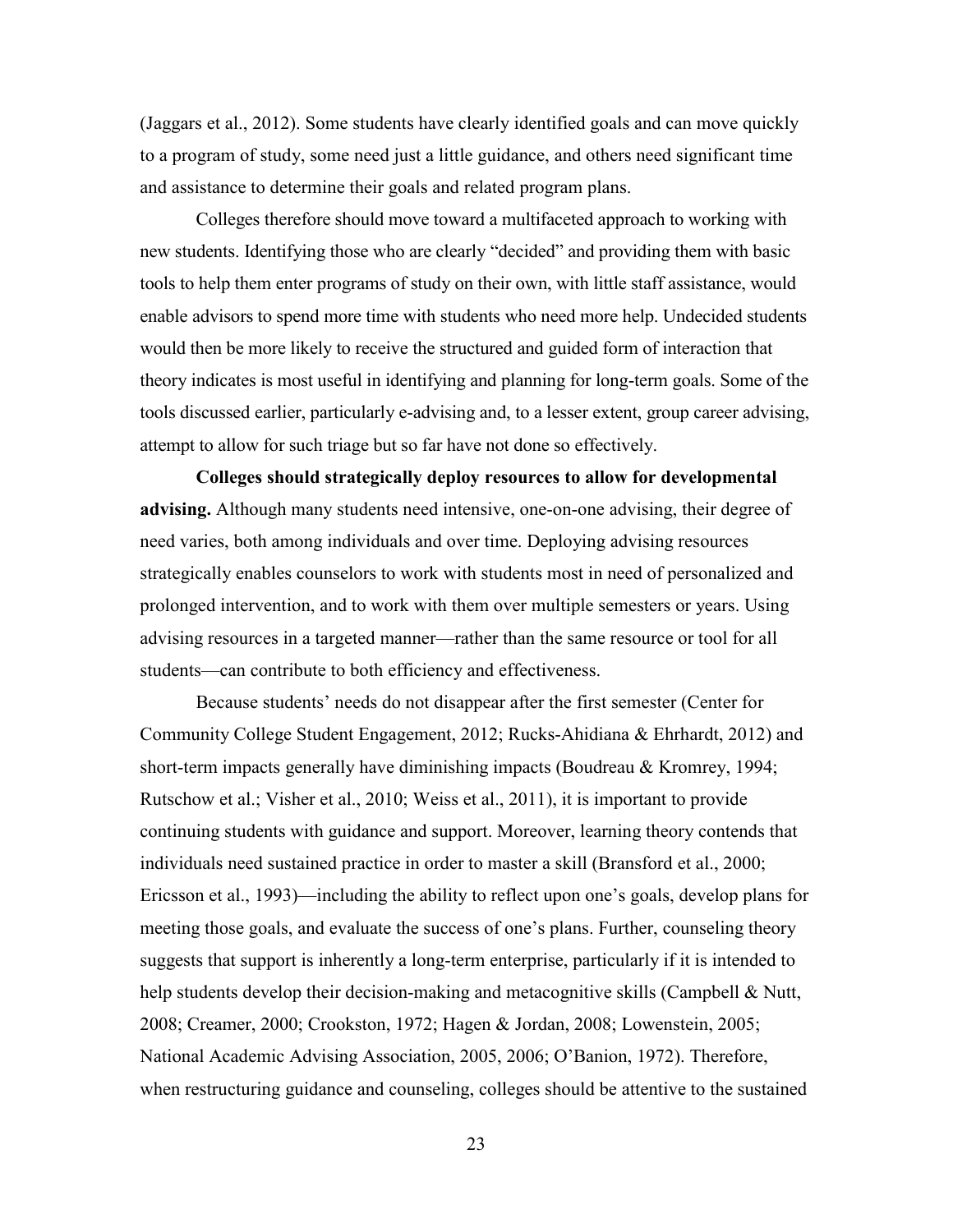needs of students and ensure that all students, not just new students, have the opportunity to engage in structured and guided academic and career planning activities.

#### <span id="page-27-0"></span>**6.2 Potential Practices for Implementing These Principles**

There are probably many ways to implement the principles discussed in the previous section. One promising option is restructuring advising and moving some advising personnel directly into academic departments, leaving other advising staff to specialize in helping students identify goals and enter programs of study. At the same time, colleges could implement intake procedures that begin by asking students about their career and personal goals, rather than their academic needs and deficiencies.

Such a system might be structured as follows. Entering students would be asked about their interests and goals. This could happen as part of a short survey attached to applications, placement tests, or other intake forms; alternatively, incoming students could be required to complete a short career inventory or stand-alone survey, possibly via e-advising technology. The questionnaire would identify a few possible career goals, as well as students' level of certainty about those goals.

Students would then meet with an advisor to identify academic areas that are aligned with their identified goals. The advisor would use the interest inventory results to discuss the pros and cons of different programs or program streams<sup> $6$ </sup> (for example, program A includes more courses in a topic area that the student is interested in, but program B is more hands-on; program A leads to jobs with certain desired characteristics, but program B has more cachet in the labor market or greater ease of transfer). The student would then be able to make an informed decision about which area of study to pursue. Once the student has identified a program, the advisor would explain the developmental education requirements and direct the student to the assessment center. Using results from the career inventories, desired program plans, and assessment tests,

<span id="page-27-1"></span><sup>6</sup> In some structured colleges, specific majors are organized into program "streams"—such as health sciences; science, technology, engineering, and mathematics (STEM); liberal arts; and business—that have similar content and first-year courses and similar implications for transfer and the labor market. In such colleges, generalist counselors would not need to identify specific majors for students but instead could use interest inventories and other tools to identify an appropriate stream and develop a program plan to meet the first-year requirements of the stream. Intake advisors would not need to know the specifics of 100 or more majors; instead, they would need to know the pros, cons, and requirements of 10 or so streams.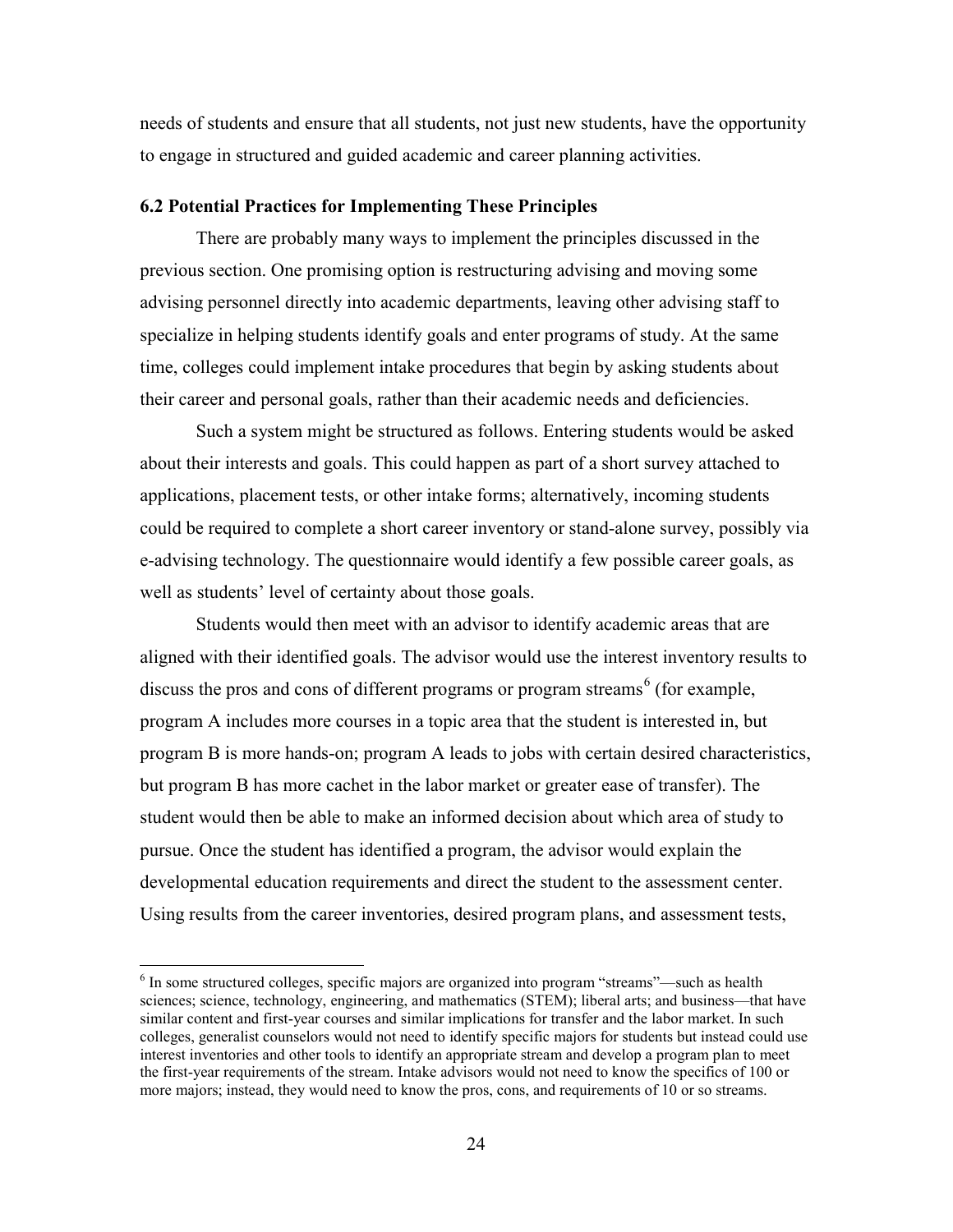the advisor and student would then identify a program stream to enter or a series of courses to take for the next few semesters that would help the student make progress toward his or her goals.<sup>[7](#page-28-0)</sup>

Importantly, this process might look different for different students. Effective use of career inventories or e-advising technology could sort students into different advising "treatments." Students with clearly defined goals and the ability to connect them to academic plans might engage in e-advising activities prior to meeting directly with departmental advisors. Other students might use technology or career inventories as part of a single, relatively short meeting with an intake advisor, coupled with a student success course focused on career and academic planning. Still other students might need to meet with their intake advisor over the course of a semester in order to fully explore their options and settle on a program of study. This type of developmental advising would be possible for students most in need of it because other students will have been assigned other interventions more appropriate to their needs. Notably, this model rests on the assumption that generalist or intake advisors conduct both academic and career counseling and advising, requiring them to be able to help students engage in career exploration as well as academic planning.

In this model of restructured community college guidance and counseling, much of the advising "action" takes place outside of the general advising office. In addition to intake counseling, colleges might implement an "embedded" advising system, with advisors who specialize in a specific discipline or area of study. For example, if a college has identified several broad areas of study (health sciences, STEM, liberal arts/transfer, etc.), it might embed a counselor within each program area. This individual would become an expert in the developmental prerequisites and course requirements for the programs of study within a stream, as well as the potential labor market and transfer opportunities available to graduating students. New students already certain of their course of study could immediately begin working with these content area advisors, bypassing general advising altogether. As other students become more certain of their path as a result of their work

<span id="page-28-0"></span><sup>&</sup>lt;sup>7</sup> Such an approach might also demystify the assessment and placement process for students and encourage them to take it more seriously. If so, it could help to improve assessment and placement into developmental education, another area in need of reform (Hodara, Jaggars, & Karp, 2012).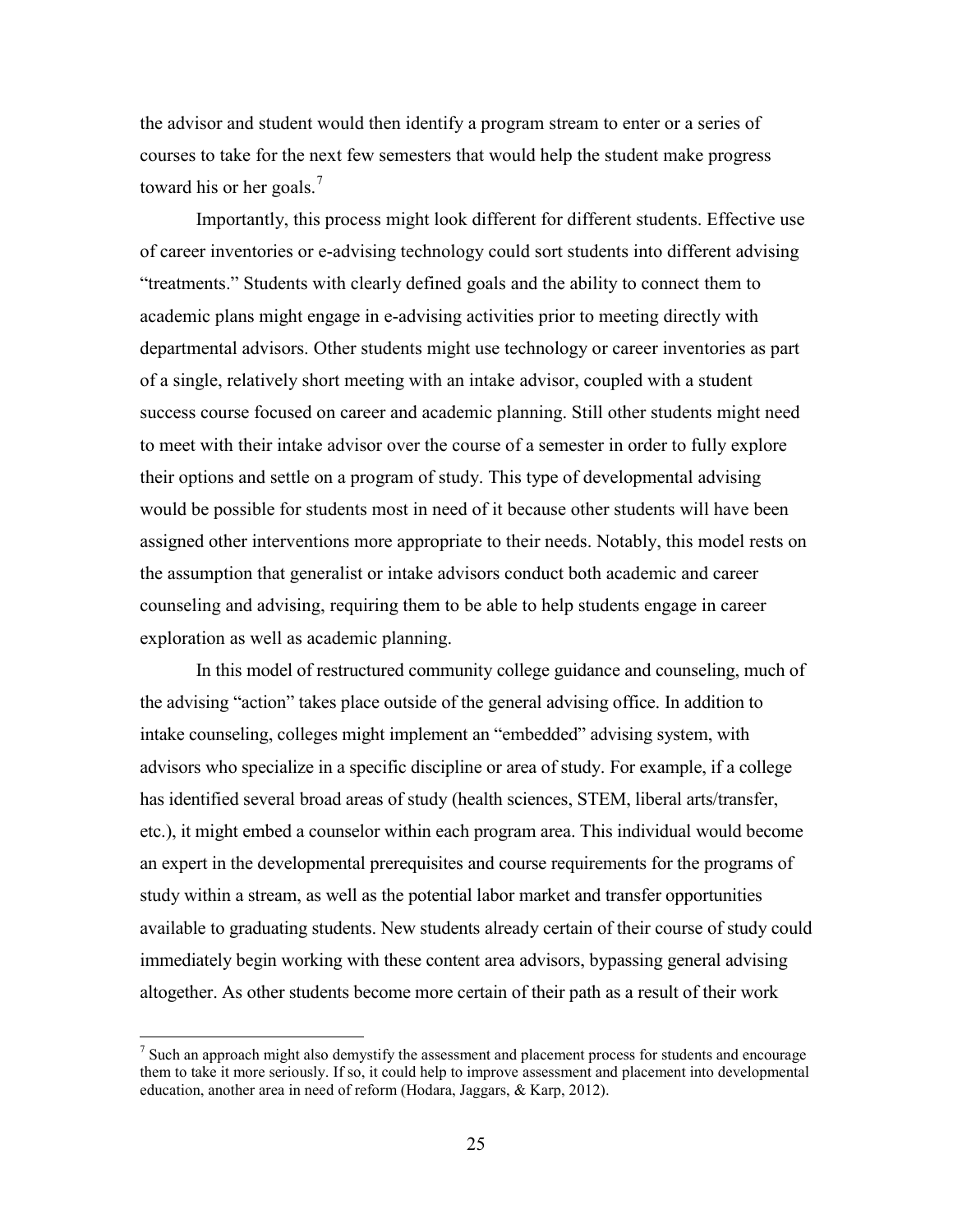with intake advisors, they, too, could participate in advising activities related to their programs of study and begin to meet with an embedded program advisor.

In addition to allowing for in-depth and developmental advising during students' entry into college, this approach encourages sustained support throughout students' college careers. Students are more likely to persist when they are supported over time (Scrivener et al., 2012). Moreover, students benefit when they are known by college personnel (Bensimon, 2007; Rendon, 1994) and when they have trustworthy, clearly identifiable sources of information and support (Booth et al., 2013; Karp et al., 2008). Embedded program advisors could serve as identifiable points of contact for students connecting student supports and academics, serving as a resource for students with questions, and getting to know students in a personal, meaningful way outside of the classroom. Program advisors could also work with faculty to embed goal-setting practice into academic coursework; for example, a sociology course could include an exploration of work, careers, and culture, or a math course could include activities focused on analyzing labor market outcomes and earnings for various occupations related to the program stream. Thus, the restructured advising system proposed here moves beyond the inoculation model toward one that helps students during their initial entry into college *and* later on in their college experience, in a developmental yet efficient way.

Restructuring community college advising and counseling in this way would not be simple. However, it could lead to a system that meets the demands of current structure reforms, and it could be accomplished in a resource-constrained environment. Moreover, the restructured model of advising and counseling builds on both empirical and theoretical literature on the practices that are most likely to benefit students. There is room for improvement in the current advising and counseling systems, which are particularly ill-suited to academic structures that require students to have a well-defined sense of their goals and plans soon after their initial enrollment. If structure reforms are to succeed, colleges must find ways to help students identify their career goals and the academic paths that will help them reach those goals. Doing so will require a renewed focus on advising and counseling—coupled with new technologies, new professional structures, and a commitment to working with the students who require the most support in a sustained and developmental way.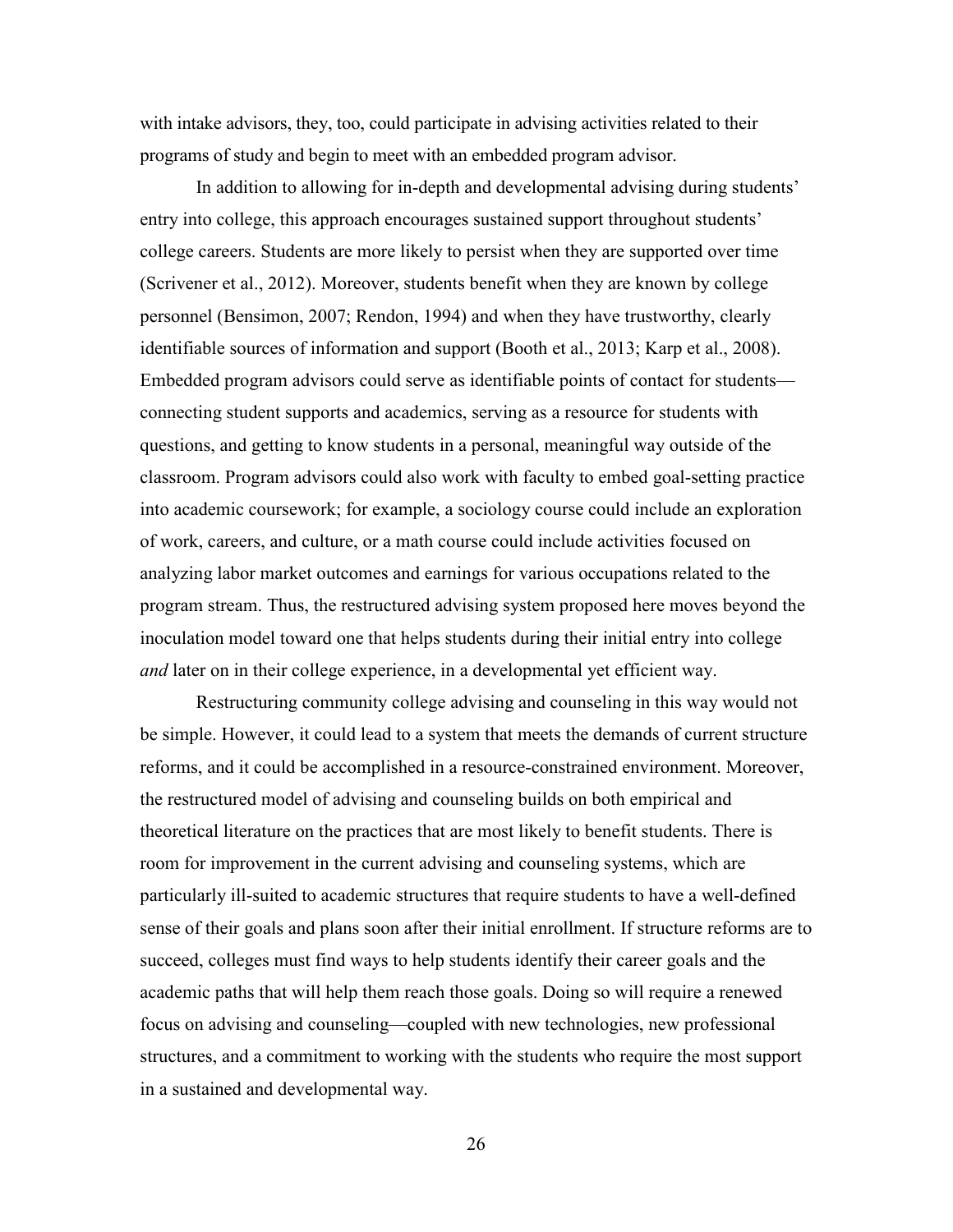#### **References**

- <span id="page-30-0"></span>ACT. (2011). *Changing lives, building a workforce: Preparing community college students for jobs and careers*. Iowa City, IA: Author.
- Aud, S., Hussar, W., Johnson, F., Kena, G., Roth, E., Manning, E., … Zhang, J. (2012). *The condition of education 2012* (NCES Report No. 2012-045). Washington, DC: U.S. Department of Education, Institute of Education Sciences, National Center for Education Statistics.
- Bailey, T., Matsuzuka, Y., Jacobs, J., Morest, V. S., & Hughes, K. L. (2003). *Institutionalization and sustainability of the National Science Foundation's Advanced Technological Education program*. New York, NY: Columbia University, Teachers College, Community College Research Center.
- Bensimon, E. M. (2007). The underestimated significance of practitioner knowledge in the scholarship of student success. *Review of Higher Education*, *30*(4), 441–469.
- Bettinger, E., & Baker, R. (2011). *The effects of student coaching in college: An evaluation of a randomized experiment in student mentoring* (NBER Working Paper No. 16881). Cambridge, MA: National Bureau of Economic Research
- Bill & Melinda Gates Foundation. (n.d.). Why college completion? Retrieved from [http://www.gatesfoundation.org/postsecondaryeducation/Pages/](http://www.gatesfoundation.org/postsecondaryeducation/Pages/why-collegecompletion.aspx) [why-collegecompletion.aspx](http://www.gatesfoundation.org/postsecondaryeducation/Pages/why-collegecompletion.aspx)
- Booth, K., Cooper, D., Karandjeff, K., Large, M., Pellegrin, N., Purnell, R. … Willet, T. (2013). *Using student voices to redefine support: What community college students say institutions, instructors and others can do to help them succeed*. Berkeley, CA: RP Group.
- Boudreau, C. A., & Kromrey, J. D. (1994). A longitudinal study of the retention and academic performance of participants in freshmen orientation course. *Journal of College Student Development*, *35*(6), 444–449.
- Bransford, J. D., Brown, A. L., & Cocking, R. R. (Eds.). (2000). *How people learn: Brain, mind, experience, and school*. Washington, DC: National Academies Press.
- California Community Colleges Student Success Task Force. (2012). *Advancing student success in the California Community Colleges: Recommendations of the California Community Colleges Student Success Task Force*. Sacramento, CA: Author.
- Campbell, S. M., & Nutt, C. L. (2008). Academic advising in the new global century: Supporting student engagement and learning outcomes achievement. *Association of American Colleges and Universities*, *10*(1), 4–7.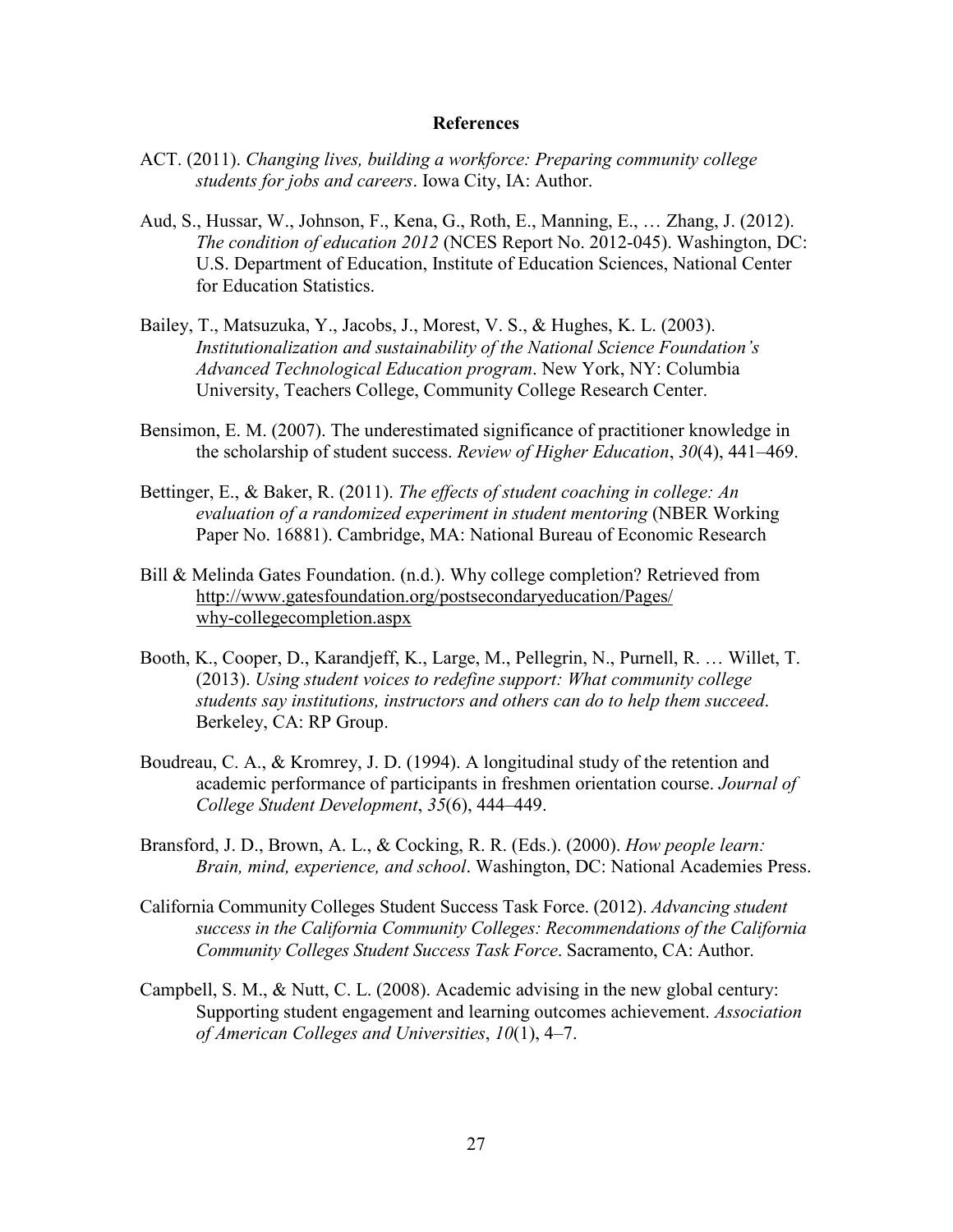- Carr, D. L. (2004). *The effect of a workbook intervention on college students' reframes of dysfunctional career thoughts* (Technical Report No. 37). Tallahassee, FL: The Florida State University, Center for the Study of Technology in Counseling and Career Development.
- Center for Community College Student Engagement. (2008). *High expectations, high support*. Austin, TX: University of Texas at Austin, Community College Leadership Program.
- Center for Community College Student Engagement. (2009). *Making connections: Dimensions of student engagement (2009 CCCSE findings)*. Austin, TX: University of Texas at Austin, Community College Leadership Program.
- Center for Community College Student Engagement. (2012). *A matter of degrees: Promising practices for community college student success (A first look)*. Austin, TX: University of Texas at Austin, Community College Leadership Program.
- Cho, S. W., & Karp, M. M. (2013). Student success courses and educational outcomes at Virginia Community Colleges. *Community College Review*, *41*(1), 86–103.
- Choy, S. (2002). *Findings from the Condition of Education 2002: Nontraditional undergraduates* (NCES Report No. 2002–012). Washington, DC: U.S. Department of Education, Institute of Education Sciences, National Center for Education Statistics.
- City University of New York. (2008). *A New Community College concept paper*. New York, NY: Author.
- Clark, B. R. (1960). The "cooling-out" function in higher education. *American Journal of Sociology*, *65*(6), 569–576.
- Cohen, A. M., & Brawer, F. B. (2008). *The American community college*. San Francisco, CA: Jossey-Bass.
- Creamer, D. G. (2000). Use of theory in academic advising. In V. N. Gordon & W. R. Habley (Eds.), *Academic advising: A comprehensive handbook* (pp. 18–34). San Francisco, CA: Jossey-Bass.
- Crookston, B. B. (1972). A developmental view of academic advising as teaching. *Journal of College Student Personnel*, *13*(1), 12–17.
- D'Achiardi-Ressler, C. (2008). The impact of using the Kuder career planning system: School performance, career decision making, & educational transitions. *Kuder User News*, *6*(4). Retrieved from [http://ww2.kuder.com/news/vol6\\_no4/Impact.html](http://ww2.kuder.com/news/vol6_no4/Impact.html)
- Deil-Amen, R., & Rosenbaum, J. (2003). The social prerequisites of college success: Can college structure reduce the need for social know-how? *ANNALS of the American Academy of Political and Social Science*, *586*(1), 120–143.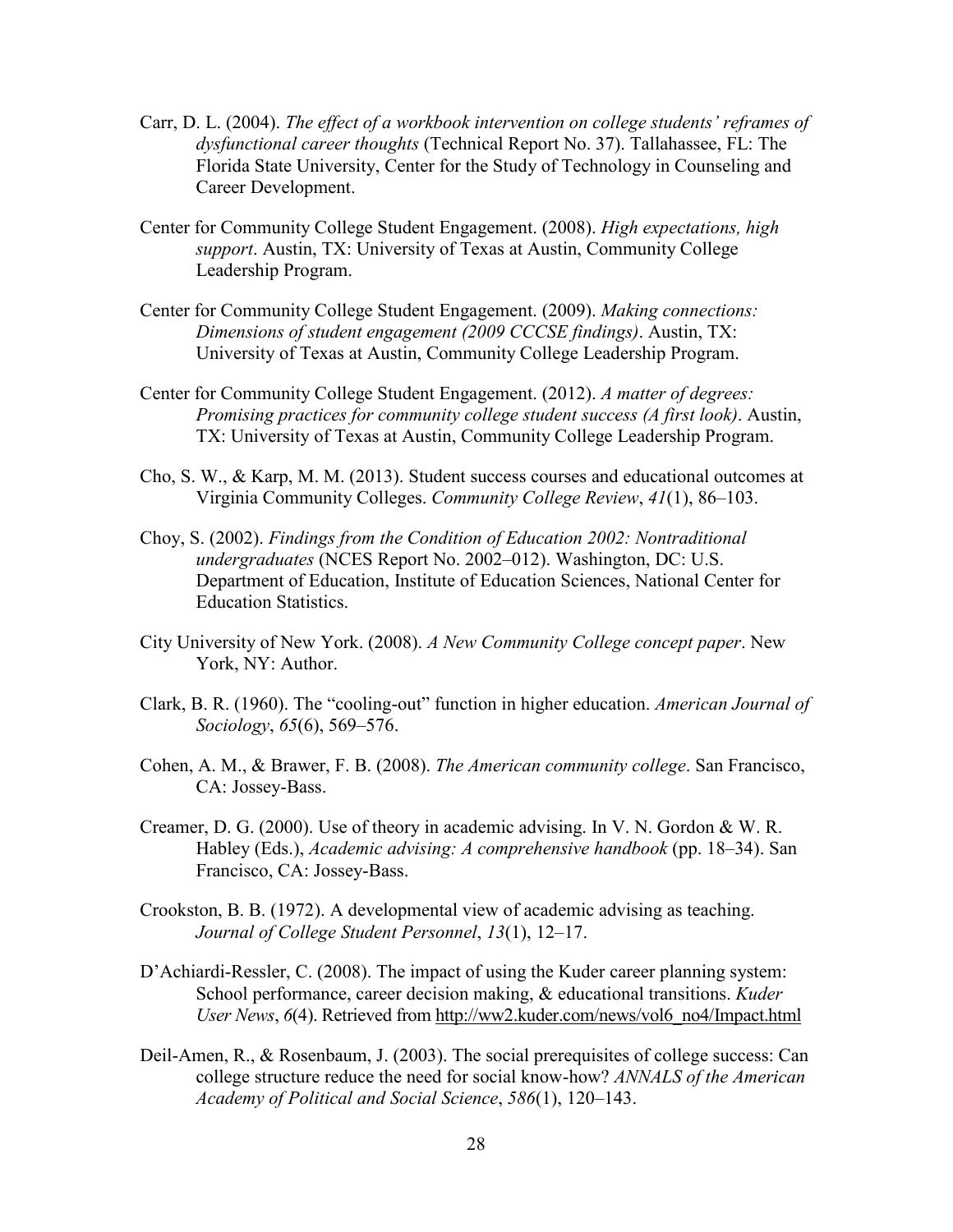- Ericsson, K. A., Krampe, R. T., & Tesch-Römer, C. (1993). The role of deliberate practice in the acquisition of expert performance. *Psychological Review*, *100*(3), 363–406.
- Gallagher, R. P. (2010). *National survey of counseling center directors 2010*. Alexandria, VA: International Association of Counseling Services.
- Gillie, S., & Isenhour, M. G. (2003). *The educational, social, and economic value of informed and considered career decisions*. Washington, DC: America's Career Resource Network Association.
- Goomas, D. (2012). Closing the gap: Merging student affairs, advising and registration. *Community College Journal of Research and Practice*, *36*(1), 59–61.
- Gordon, V. N. (2006). *Career advising: An academic advisor's guide*. San Francisco, CA: Jossey-Bass.
- Gore, P. A., Jr., & Metz, A. J. (2008). Advising for career and life planning. In V. N. Gordon, W. R. Habley, & T. J. Grites (Eds.), *Academic advising: A comprehensive handbook* (2nd ed., pp. 103–118). San Francisco, CA: Jossey-Bass.
- Grubb, W. N. (2006). "Like, what do I do now?": The dilemmas of guidance counseling. In T. Bailey & V. S. Morest (Eds.), *Defending the community college equity agenda* (pp. 195–222). Baltimore, MD: Johns Hopkins University Press.
- Hagen, P. L., & Jordan, P. (2008). Theoretical foundations of academic advising. In V. N. Gordon, W. R. Habley, & T. J. Grites (Eds.), *Academic advising: A comprehensive handbook* (2nd ed., pp. 17–35). San Francisco, CA: Jossey-Bass.
- Hartung, P. J., & Blustein, D. L. (2002). Reason, intuition, and social justice: Elaborating on Parsons's career decision-making model. *Journal of Counseling and Development*, *80*(1), 41–47.
- Herndon, M. C. (2011). Leveraging web technologies in student support self-services. *New Directions for Community Colleges*, *154*, 17–29.
- Hodara, M., Jaggars, S. S., & Karp, M. M. (2012). *Improving developmental education assessment and placement: Lessons from community colleges around the country* (CCRC Working Paper No. 51). New York, NY: Columbia University, Teachers College, Community College Research Center.
- Holland, J. (1997). *Making vocational choices: A theory of vocational personalities and work environments* (3rd ed.). Odessa, FL: Psychological Assessment Resources.
- Hu, P. J.-H., Clark, T. H. K., & Ma, W. W. (2003). Examining technology acceptance by school teachers: A longitudinal study. *Information & Management*, *41*(2), 227–241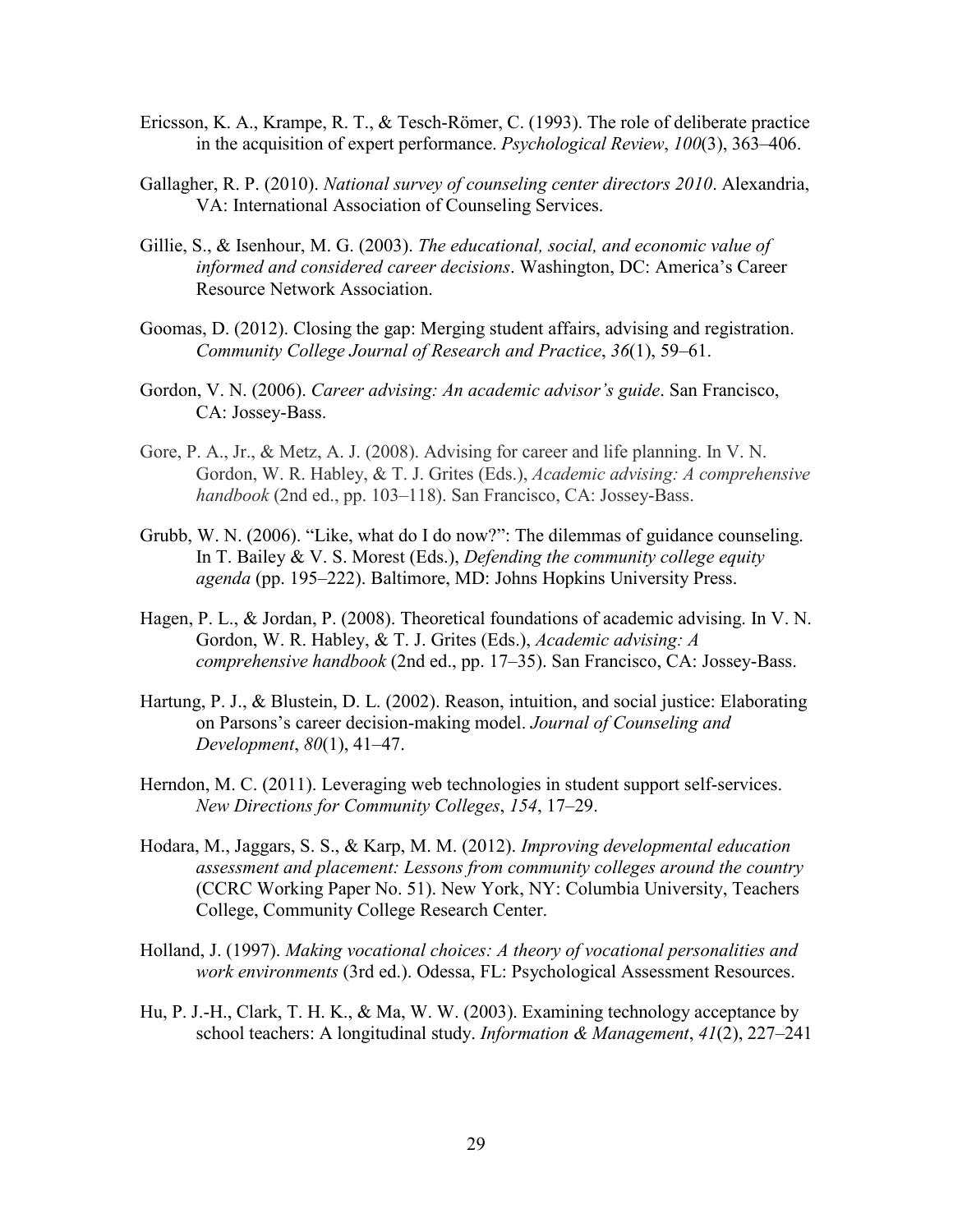- Hughes, K. L., & Karp, M. M. (2004). *School-based career development in the age of accountability: A synthesis of the literature*. New York, NY: Columbia University, Teachers College, Institute on Education and the Economy.
- Jaggars, S. S., Jacobs, J., Little, J., & Frega, M. (2012, April). *Tweaking the process: Reducing institutional complexity to increase student success*. Session presented at the 92nd Annual American Association of Community Colleges Convention, Orlando, FL.
- Jenkins, D., & Cho, S. W. (2012). *Get with the program: Accelerating community college students' entry into and completion of programs of study* (CCRC Working Paper No. 32). New York, NY: Columbia University, Teachers College, Community College Research Center.
- Jenkins, D., Zeidenberg, M., & Kienzl, G. (2009). *Educational outcomes of I-BEST, Washington State Community and Technical College System's Integrated Basic Education and Skills Training Program: Findings from a multivariate analysis* (CCRC Working Paper No. 16). New York, NY: Columbia University, Teachers College, Community College Research Center.
- Karp, M. M., Bickerstaff, S., Rucks-Ahidiana, Z., Bork, R. H., Barragan, M., & Edgecombe, N. (2012). *College 101 courses for application and student success* (CCRC Working Paper No. 49). New York, NY: Columbia University, Teachers College, Community College Research Center.
- Karp, M. M., O'Gara, L., & Hughes, K. L. (2008). *Do support services at community colleges encourage success or reproduce disadvantage? An exploratory study of students in two community colleges* (CCRC Working Paper No. 10). New York, NY: Columbia University, Teachers College, Community College Research Center.
- King, M. C. (2002). *Two-year college advising*. Retrieved from <http://www.nacada.ksu.edu/clearinghouse/advisingissues/comcollege.htm>
- King, M. C. (2008). Organization of academic advising services. In V. N. Gordon, W. R. Habley, T. J. Grites (Eds.), *Academic advising: A comprehensive handbook* (2nd ed., pp. 242–252). San Francisco, CA: Jossey-Bass.
- Krumboltz, J. D. (1996). A learning theory of career counseling. In M. L. Savickas  $\& W$ . B. Walsh (Eds.), *Handbook of career counseling theory and practice* (pp. 55–80). Palo Alto, CA: Davies-Black.
- Kvavik, R. B., & Handberg, M. N. (2000). Transforming student services: The U. of Minnesota takes a fresh look at client/institution interaction. *Educause Quarterly*, *23*(2), 30–37.
- Lansing, J. (2010, November). *Supporting urban community college student success: Conceptualizing the field of student needs and supports*. Paper presented at the annual meeting of the Association for Public Policy and Management, Boston, MA.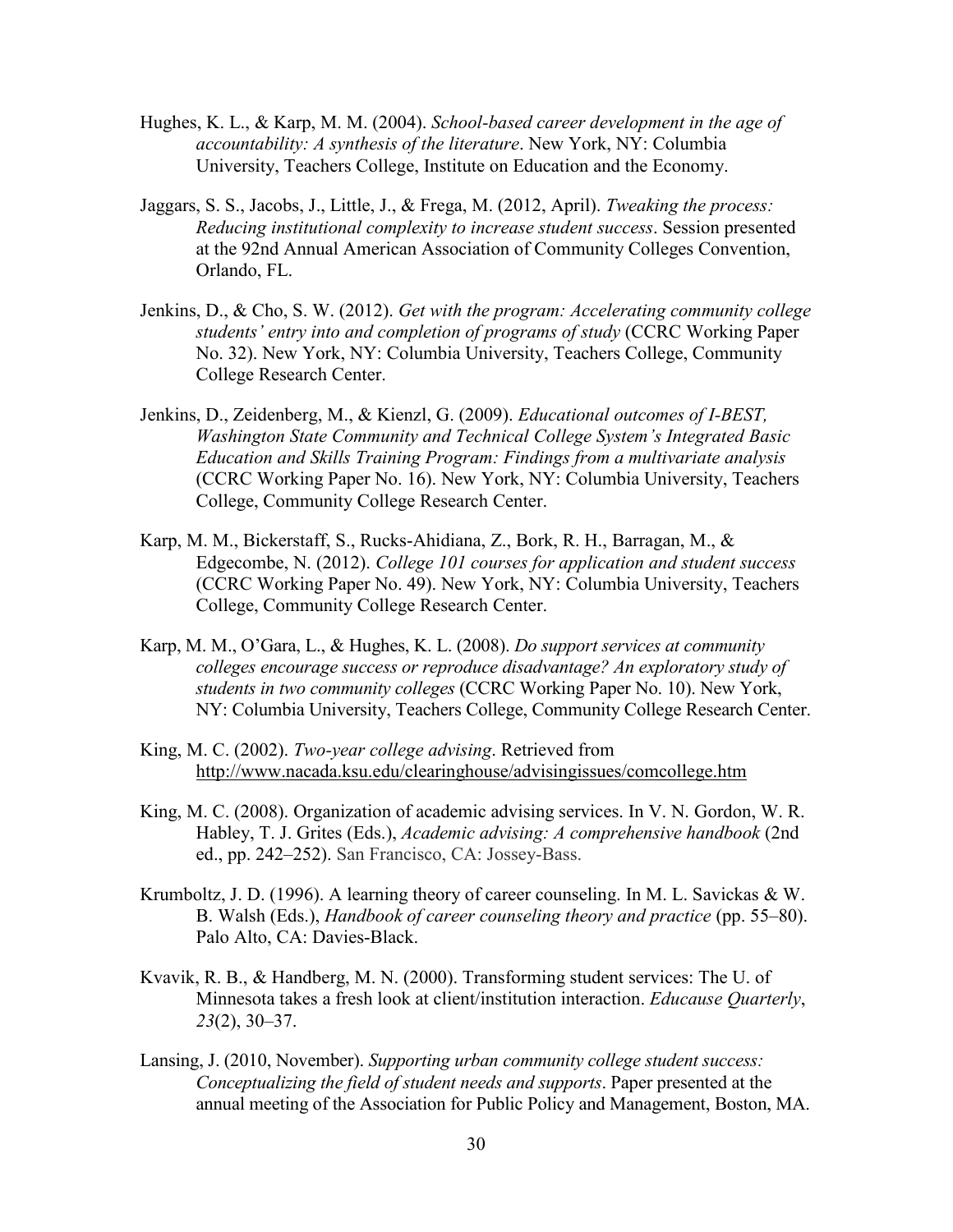- Lehman, W. E. K., Greener, J. M., & Simpson, D. D. (2002). Assessing organizational readiness for change. *Journal of Substance Abuse Treatment*, *22*(4), 197–209.
- Lent, R. W. (2005). A social cognitive view of career development and counseling. In S. D. Brown & R. W. Lent (Eds.), *Career development and counseling: Putting theory and research to work* (pp. 101–127). New York, NY: Wiley.
- Levin, H. M., & Garcia, E. (with Morgan, J.). (2012). *Cost-effectiveness of Accelerated Studies in Associate Programs (ASAP) of the City University of New York (CUNY)*. New York, NY: Columbia University, Teachers College, Center for Benefit-Cost Studies of Education.
- Lowenstein, M. (2000). Academic advising and the "logic" of the curriculum. *The Mentor*, *2*. Retrieved from<http://dus.psu.edu/mentor/old/articles/000414ml.htm>
- Lowenstein, M. (2005). If advising is teaching, what do advisors teach? *NACADA Journal*, *25*(2), 65–73.
- Lumina Foundation for Education. (2009). *Lumina Foundation's strategic plan: Goal 2025*. Retrieved from [http://www.luminafoundation.org/wp-content/uploads/](http://www.luminafoundation.org/wp-content/uploads/2011/02/Lumina_Strategic_Plan.pdf) [2011/02/Lumina\\_Strategic\\_Plan.pdf](http://www.luminafoundation.org/wp-content/uploads/2011/02/Lumina_Strategic_Plan.pdf)
- Lumina Foundation for Education. (2013). *Strategic plan: 2013–2016*. Retrieved from [http://www.luminafoundation.org/advantage/document/goal\\_2025/](http://www.luminafoundation.org/advantage/document/goal_2025/2013-Lumina_Strategic_Plan.pdf) [2013-Lumina\\_Strategic\\_Plan.pdf](http://www.luminafoundation.org/advantage/document/goal_2025/2013-Lumina_Strategic_Plan.pdf)
- Margolin, J., Miller, S. R., & Rosenbaum, J. E. (2013). The community college website as virtual advisor: A usability study. *Community College Review*, *41*(1), 44–62.
- McPhail, C. J. (2011). *The completion agenda: A call to action*. Washington, DC: American Association of Community Colleges.
- National Academic Advising Association. (2005). Core values of academic advising. Retrieved from [http://www.nacada.ksu.edu/Resources/Clearinghouse/](http://www.nacada.ksu.edu/Resources/Clearinghouse/View-Articles/Core-values-of-academic-advising.aspx) [View-Articles/Core-values-of-academic-advising.aspx](http://www.nacada.ksu.edu/Resources/Clearinghouse/View-Articles/Core-values-of-academic-advising.aspx)
- National Academic Advising Association. (2006). Concept of academic advising. Retrieved from [http://www.nacada.ksu.edu/Resources/Clearinghouse/](http://www.nacada.ksu.edu/Resources/Clearinghouse/View-Articles/Concept-of-Academic-Advising.aspx) [View-Articles/Concept-of-Academic-Advising.aspx](http://www.nacada.ksu.edu/Resources/Clearinghouse/View-Articles/Concept-of-Academic-Advising.aspx)
- Nanayakkara, C. (2007). A model of user acceptance of learning management systems: A study within tertiary institutions in New Zealand. *International Journal of Learning*, *13*(12), 223–232.
- Nitecki, E. M. (2011). The power of the program: How the academic program can improve community college student success. *Community College Journal of Research and Practice*, *39*(2), 98–120.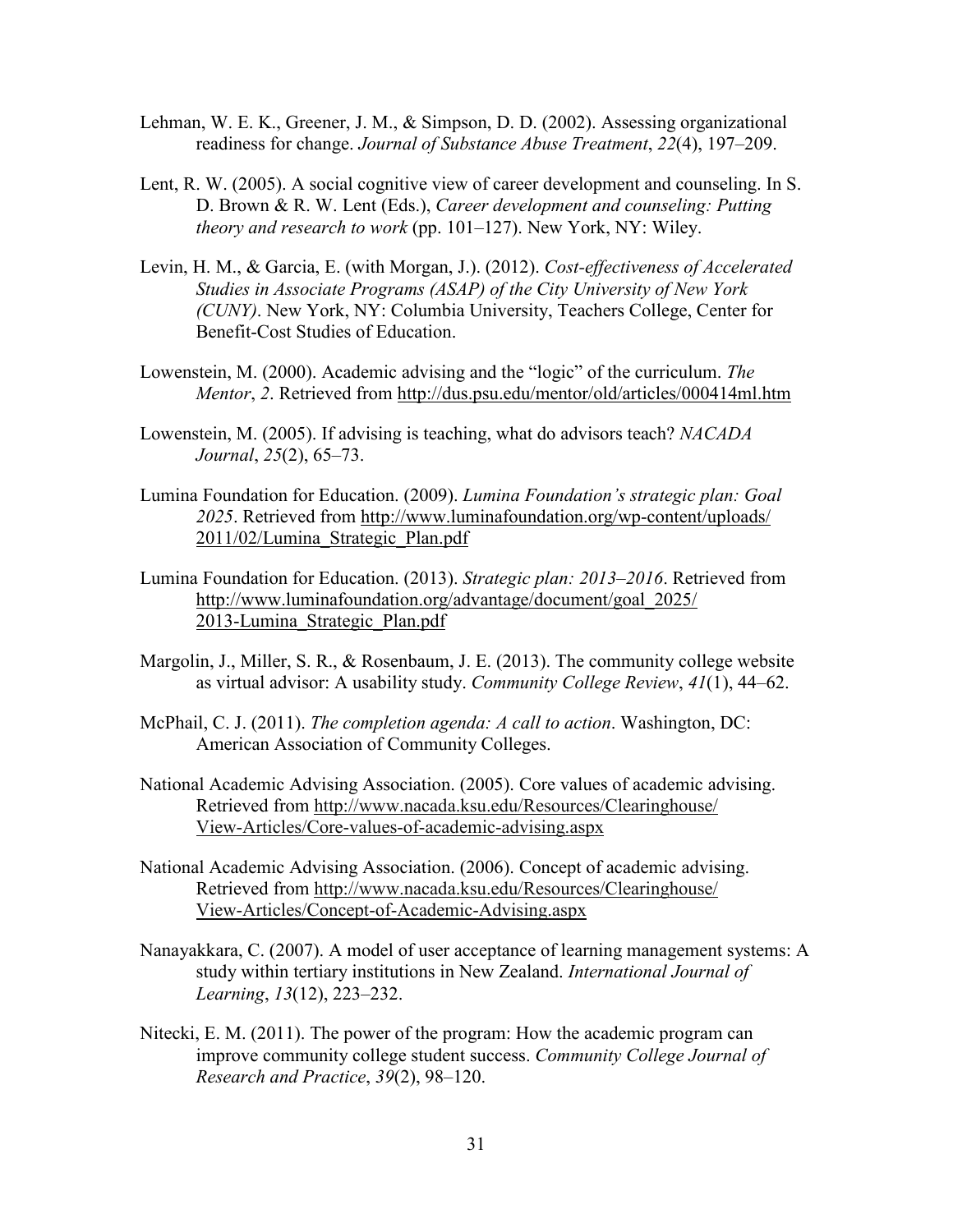- Nodine, T., Jaeger, L., Venezia, A., & Bracco, K. R. (2012). *Connection by design: Students' perceptions of their community college experiences*. San Francisco, CA: WestEd.
- Obama, B. (2009). Address to joint session of Congress on February 24, 2009. Retrieved from [http://www.whitehouse.gov/the\\_press\\_office/Remarks-of-President-Barack-](http://www.whitehouse.gov/the_press_office/Remarks-of-President-Barack-Obama-Address-to-Joint-Session-of-Congress/)[Obama-Address-to-Joint-Session-of-Congress/](http://www.whitehouse.gov/the_press_office/Remarks-of-President-Barack-Obama-Address-to-Joint-Session-of-Congress/)
- O'Banion, T. (1972). An academic advising model. *Junior College Journal*, *42*, 62, 64, 66–69.
- Oliver, L. W., & Spokane, A. R. (1988). Career-intervention outcome: What contributes to client gain? *Journal of Counseling Psychology*, *35*(4), 447–462.
- Orozco, G. L., Alvarez, A. N., & Gutkin, T. (2010). Effective advising of diverse students in community colleges. *Community College Journal of Research and Practice*, *34*(9), 717–737.
- Parasuraman, A. (2000). Technology readiness index (TRI): A multiple-item scale to measure readiness to embrace new technologies. *Journal of Service Research*, *2*(4), 307–320.
- Pardee, C. F. (2000). Organizational models for academic advising. In V. N. Gordon  $\&$ W. R. Habley (Eds.), *Academic advising: A comprehensive handbook* (pp. 192– 209). San Francisco, CA: Jossey-Bass.
- Peterson, G. W., Sampson, J. P., & Reardon, R. C. (1991). *Career development and services: A cognitive approach*. Pacific Grove, CA: Brooks/Cole.
- Peterson, G. W., Sampson, J. P., Reardon, R. C., & Lenz, J. G. (2003). *Core concepts of a cognitive approach to career development and services*. Tallahassee, FL: Center for the Study of Technology in Counseling and Career Development, Florida State University.
- Provasnik, S., & Planty, M. (2008). *Community colleges: Special supplement to The Condition of Education 2008* (NCES Report No. 2008-033). Washington, DC: U.S. Department of Education, Institute of Education Sciences, National Center for Education Statistics.
- Public Agenda. (2012). *Student voices on the higher education pathway: Preliminary insights and stakeholder engagement considerations*. San Francisco, CA: WestEd.
- Reardon, R. C., Lenz, J. G., Sampson, J. P., Jr., & Peterson, G. W. (2011). Big questions facing vocational psychology: A cognitive information processing perspective. *Journal of Career Assessment*, *19*(3), 240–250.
- Redline, J. E., & Rosenbaum, J. E. (2010). School job placement: Can it avoid reproducing social inequalities? *Teachers College Record*, *112*(3), 843–875.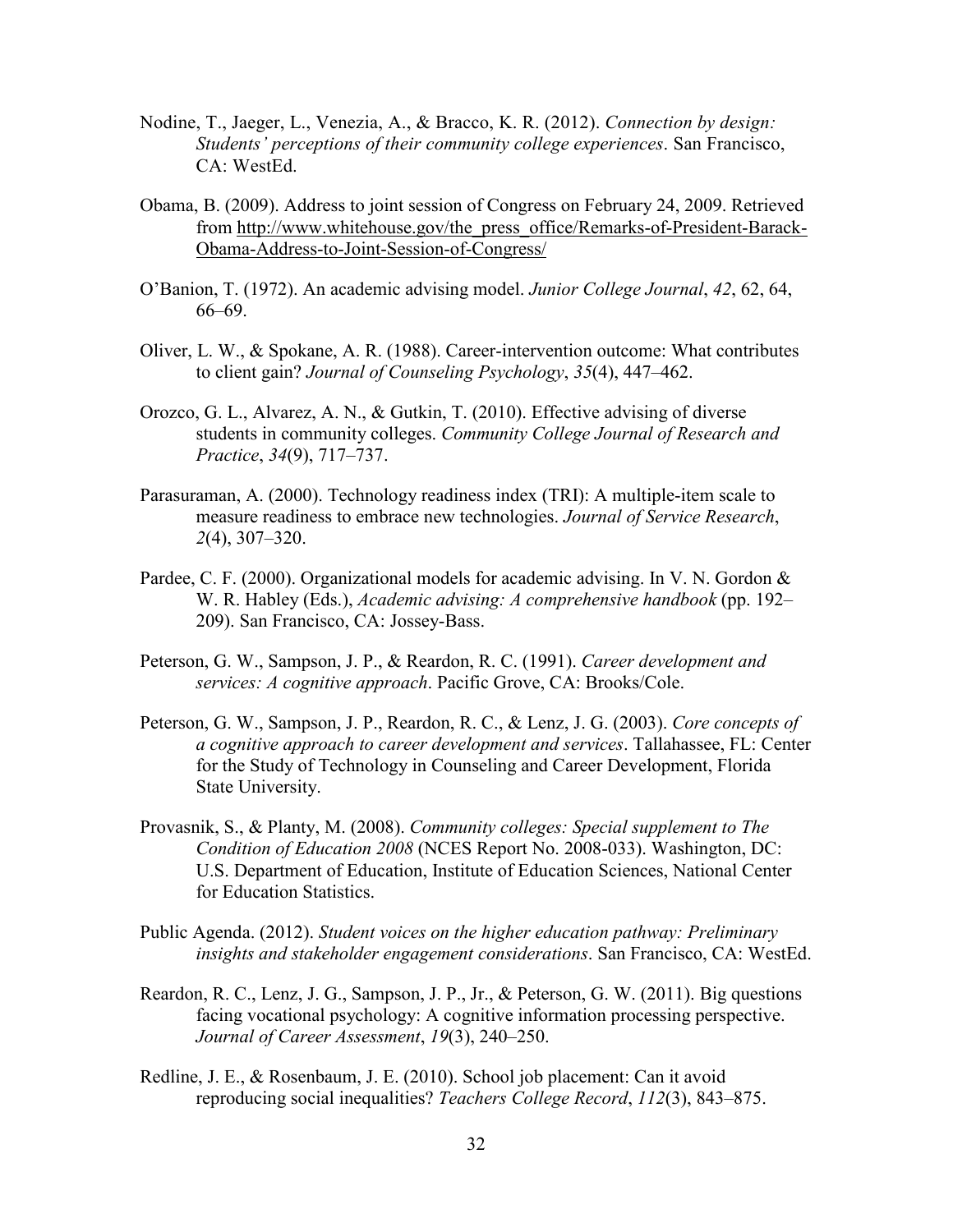- Rendon, L. I. (1994). Validating culturally diverse students: Toward a new model of learning and student development. *Innovate Higher Education*, *19*(1), 33–51.
- Rogers, E. M. (2003). *The diffusion of innovations* (5th ed.). New York, NY: Free Press.
- Rosenbaum, J. E., Deil-Amen, R., & Person, A. E. (2006). *After admission: From college access to college success*. New York, NY: Russell Sage Foundation.
- Rucks-Ahidiana, Z., & Ehrhardt, A. (2012, March). *Optimizing transfer through student success courses*. Presentation given at the League for Innovation in the Community College Annual Conference, Philadelphia, PA.
- Rutschow, E. Z., Cullinan, D., & Welbeck, R. (2012). *Keeping students on course: An impact study of a student success course at Guilford Technical Community College*. New York, NY: MDRC.
- Schnell, C. A., & Doetkott, C. D. (2003). First year seminars produce long-term impact. *Journal of College Student Retention*, *4*(4), 377–391.
- Scott-Clayton, J. (2011). *The shapeless river: Does a lack of structure inhibit students' progress at community colleges?* (CCRC Working Paper No. 25, Assessment of Evidence Series). New York, NY: Columbia University, Teachers College, Community College Research Center.
- Scrivener, S., Sommo, C., & Collado, H. (2009). *Getting back on track: Effects of a community college program for probationary students*. New York, NY: MDRC.
- Scrivener, S., Weiss, M. J., & Sommo, C. (2012). *What can a multi-faceted program do for community college students? Early results from an evaluation of Accelerated Studies in Associate Programs (ASAP) for developmental education students*. New York, NY: MDRC.
- Shaffer, L. S., & Zalewski, J. M. (2011). A human capital approach to career advising. *NACADA Journal*, *31*(1), 75–87.
- Shugart, S., & Romano, J. C. (2006). LifeMap: A learning-centered system for student success. *Community College Journal of Research and Practice*, *30*(2), 141–143.
- Stephan, J. L., Rosenbaum, J. E., & Person, A. E. (2009). Stratification in college entry and completion. *Social Science Research*, *38*(3), 572–593.
- Stephen, A. (2010). *The effect of the Kuder Career Planning System used in a classroom setting on perceived career barriers, coping self-efficacy, career decidedness, and retention* (Doctoral dissertation). Retrieved from [http://lib.dr.iastate.edu/cgi/](http://lib.dr.iastate.edu/cgi/viewcontent.cgi?article=2377&context=etd) [viewcontent.cgi?article=2377&context=etd](http://lib.dr.iastate.edu/cgi/viewcontent.cgi?article=2377&context=etd)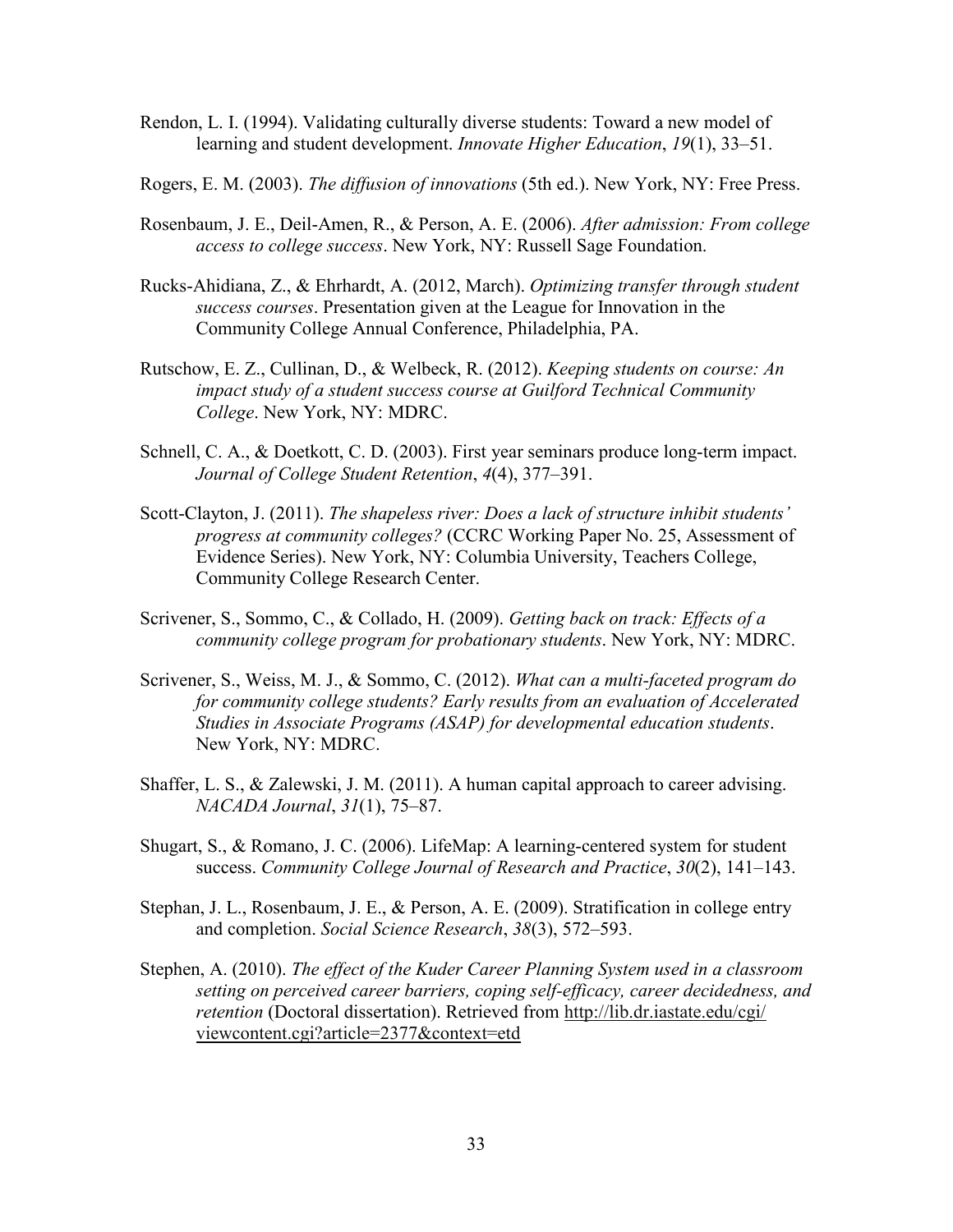- Strumpf, G., & Hunt, P. (1993). The effects of an orientation course on the retention and academic standing of entering freshmen, controlling for the volunteer effect. *Journal of the Freshman Year Experience*, *5*(1), 7–14.
- Super, D. E. (1990). A life-span, life-space approach to career development. In D. Brown & L. Brooks (Eds.), *Career choice and development: Applying contemporary theories to practice* (2nd ed., pp. 197–261). San Francisco, CA: Jossey-Bass.
- Van Noy, M., Weiss, M. J., Jenkins, D., Barnett, E. A., & Wachen, J. (2012). *Structure in community college career-technical programs: A qualitative analysis* (CCRC Working Paper No. 50). New York, NY: Columbia University, Teachers College, Community College Research Center.
- Venezia, A., Bracco, K. R., & Nodine, T. (2010). *One-shot deal? Students' perceptions of assessment and course placement in California's community colleges*. San Francisco, CA: WestEd.
- Visher, M. G., Butcher, K. F., & Cerna, O. S. (with Cullinan, D., & Schneider, E.). (2010). *Guiding developmental math students to campus services: An impact evaluation of the Beacon program at South Texas College*. New York, NY: MDRC.
- Weiss, M. J., Brock, T., Sommo, C., Rudd, T., & Turner, M. C. (2011). *Serving community college students on probation: Four-year findings from Chaffey College's Opening Doors program*. New York, NY: MDRC.
- Weissman, E., Cerna, O., Geckler, C., Schneider, E., Price, D. V., & Smith, T. J. (2009). *Promoting partnerships for student success: Lessons from the SSPIRE Initiative*. New York, NY: MDRC.
- WestEd  $\&$  The RP Group (2012a). Automated degree audits and online education plans [Memo to the California Community Colleges Chancellor's Office]. Retrieved from [http://knowledgecenter.completionbydesign.org/sites/default/files/](http://knowledgecenter.completionbydesign.org/sites/default/files/Memo%205%20Automated%20Degrees%20and%20Online%20Ed%20Plans.pdf) [Memo%205%20Automated%20Degrees%20and%20Online%20Ed%20Plans.pdf](http://knowledgecenter.completionbydesign.org/sites/default/files/Memo%205%20Automated%20Degrees%20and%20Online%20Ed%20Plans.pdf)
- WestEd & The RP Group (2012b). Technology and support services [Memo to the California Community Colleges Chancellor's Office]. Retrieved from [http://knowledgecenter.completionbydesign.org/sites/default/files/](http://knowledgecenter.completionbydesign.org/sites/default/files/Memo%208%20Technology%20and%20Support%20Services.pdf) [Memo%208%20Technology%20and%20Support%20Services.pdf](http://knowledgecenter.completionbydesign.org/sites/default/files/Memo%208%20Technology%20and%20Support%20Services.pdf)
- Whiston, S. C., Sexton, T. L., & Lasoff, D. L. (1998). Career-intervention outcome: A replication and extension of Oliver and Spokane (1988). *Journal of Counseling Psychology*, *45*(2), 150–165.
- Yamasaki, K. (2010). *Enrollment in success courses: Credential completion rates and developmental education in the North Carolina Community College System* (Master's thesis). Sanford School of Public Policy, Duke University, Durham, NC.